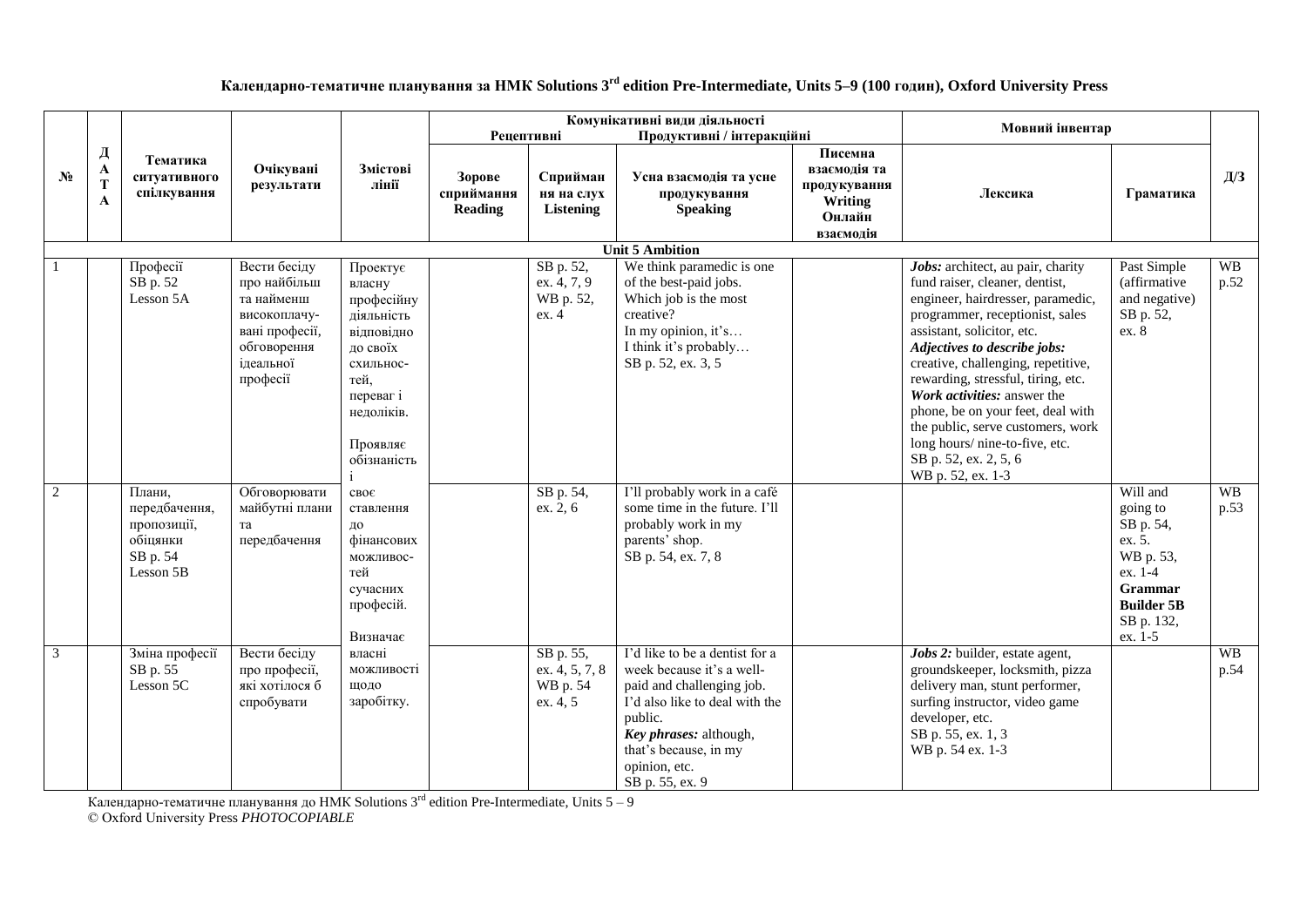| $\overline{4}$ | Майбутнє та<br>його наслідки<br>SB p. 56<br>Lesson 5D | Висловлювати<br>передбачення<br>майбутніх<br>подій та<br>обговорювати<br>результати та<br>наслідки дій,<br>використовую-<br>чи перший тип<br>умовних<br>речень | Повідомляє<br>про<br>перспекти-<br>ВИ<br>свого<br>професій-<br>ного<br>вибору.<br>Демонст-<br>рує | SB p. 56,<br>ex. 2                                |                                                | What will you do if you<br>lose your mobile phone?<br>I'll buy another one.<br>SB p. 56, ex. 7                                                                                                                                       | WB p. 55<br>ex. 4.                 | Button, lift, operate, press, etc.<br>SB p.56, ex. 1                                                                                                                                                                                                                        | First<br>Conditional<br>SB p.56,<br>ex. 3-6<br>WB p.55,<br>ex. 1-3, 5<br><b>Grammar</b><br><b>Builder 5D</b><br>SB p. 132,<br>ex. 6-8 | <b>WB</b><br>p.55 |
|----------------|-------------------------------------------------------|----------------------------------------------------------------------------------------------------------------------------------------------------------------|---------------------------------------------------------------------------------------------------|---------------------------------------------------|------------------------------------------------|--------------------------------------------------------------------------------------------------------------------------------------------------------------------------------------------------------------------------------------|------------------------------------|-----------------------------------------------------------------------------------------------------------------------------------------------------------------------------------------------------------------------------------------------------------------------------|---------------------------------------------------------------------------------------------------------------------------------------|-------------------|
| 5              | Вища освіта чи<br>робота?<br>SB p. 57<br>Lesson 5E    | Обгрунтовува-<br>ти власний<br>вибір, вживати<br>префікси в<br>мовленні                                                                                        | розуміння<br>необхідно-<br>cri<br>сплати<br>податків<br>ЯК<br>складника<br>громадянсь             | SB p.57,<br>ex. 2                                 |                                                | What did you cook?<br>I reheated some pasta.<br>SB p. 57, ex. 5                                                                                                                                                                      |                                    | Get qualifications, get into debt,<br>have a good social life, feel<br>pressure, gain opportunities, get<br>stressed, be unemployed, etc.<br>Prefixes: co, ex, mini, micro, mis,<br>multi, over, post, re, semi, under,<br>sub. SB p. 57, ex. 1, 3<br>WB p. 55, ex. 1, 2, 4 |                                                                                                                                       | <b>WB</b><br>p.56 |
| 6              | Професія моєї<br>мрії<br>SB p. 58-59<br>Lesson 5F     | Описувати<br>професії за<br>фотографіями,<br>пояснювати<br>переваги<br>професії,<br>здійснювати<br>пошук<br>оголошень про<br>роботу онлайн                     | кої<br>відповідаль<br>ності.<br>Аналізує<br>ринок праці<br>молоді.                                | SB p. 58,<br>ex. 2<br>WB p. 57,<br>ex. 2          |                                                | The best job in the world<br>$is$ .<br>It's a great job because<br>SB p. 58, ex. 1, 6, 7                                                                                                                                             |                                    | Work-related collocations: look<br>for a job, notice the<br>advertisement, send in an<br>application, offer somebody a job,<br>join a team, have a degree, take<br>the job of (doing sth), take the<br>day off, etc.<br>SB p. 58, ex. 5<br>WB p. 57, ex. 1, 3               |                                                                                                                                       | <b>WB</b><br>p.57 |
| $\tau$         | Вибір роботи.<br>Співбесіда.<br>SB p. 60<br>Lesson 5G | Обговорювати<br>різні види<br>професій,<br>порівнювати та<br>протиставляти<br>тимчасові<br>роботи,<br>обгрунтовува-<br>ти свої<br>міркування                   |                                                                                                   | SB p. 60,<br>ex. 1                                | SB p. 60,<br>ex. 3, 4<br>WB p. 59,<br>ex. 3, 4 | In any job, it's important to<br>be  Although it's well-<br>paid, it will be very tiring.<br>However, I really don't<br>want to work in<br>Nevertheless, I'm choosing<br>this job because I'm<br>interested in<br>SB p. 60, ex. 5, 6 | WB p. 59,<br>ex. 2, 5              | Personal qualities: enthusiastic,<br>flexible, good at communicating,<br>honest, patient, physically fit,<br>reliable, etc.<br>SB p. 60, ex. 2<br>WB p. 59, ex. 1<br><b>Vocabulary Builder 5G</b><br><b>Personal qualities</b><br>SB p. 119 ex. 1-3                         | find+noun+<br>adjective<br>find it $+$<br>adjective $(+$<br>infinitive)<br>SB p. 60,<br>ex. 5                                         | <b>WB</b><br>p.58 |
| 8              | Супроводжува-<br>льний лист<br>SB p. 61<br>Lesson 5H  | Писати<br>офіційний лист                                                                                                                                       |                                                                                                   | SB p. 60,<br>ex. 1, 2, 6<br>WB p. 59,<br>ex. 4, 5 |                                                |                                                                                                                                                                                                                                      | SB p. 60, ex. 6<br>WB p. 59, ex. 4 | <b>Vocabulary Builder 5H Formal</b><br>language: available, succeed,<br>obtain, opportunity, possess,<br>require, etc.<br>SB p.119 ex. 4.                                                                                                                                   |                                                                                                                                       | <b>WB</b><br>p.59 |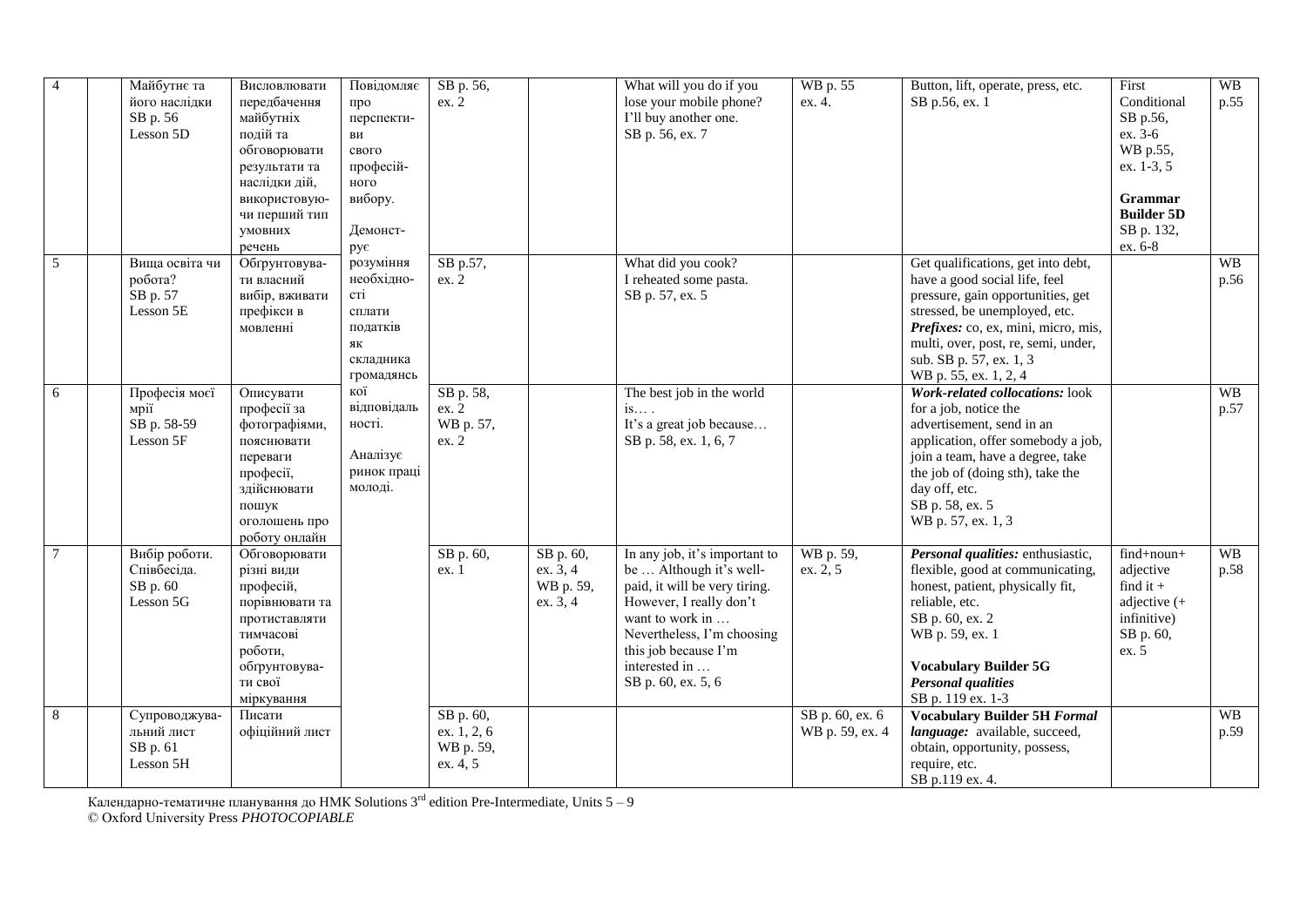| 9               | Робота для                        | Представити                                       | Демонст-                                            | WB p. 60, |              |                                                                                                                         | WB p. 60, ex. 4 | Baby sitter, blogger, supermarket                                                                                                                                                          |               | <b>WB</b> |
|-----------------|-----------------------------------|---------------------------------------------------|-----------------------------------------------------|-----------|--------------|-------------------------------------------------------------------------------------------------------------------------|-----------------|--------------------------------------------------------------------------------------------------------------------------------------------------------------------------------------------|---------------|-----------|
|                 | тінейджерів                       | себе, описати                                     | рує                                                 | ex. 2-4   |              |                                                                                                                         |                 | assistant, etc.                                                                                                                                                                            |               | p. 60     |
|                 | WB p. 60                          | свій досвід та                                    | розуміння                                           |           |              |                                                                                                                         |                 | WB p. 60, ex. 1.                                                                                                                                                                           |               |           |
|                 |                                   | освіту,                                           | цінності                                            |           |              |                                                                                                                         |                 |                                                                                                                                                                                            |               |           |
|                 |                                   | пояснити свої                                     | праці та                                            |           |              |                                                                                                                         |                 |                                                                                                                                                                                            |               |           |
|                 |                                   | причини для                                       | працьови-                                           |           |              |                                                                                                                         |                 |                                                                                                                                                                                            |               |           |
|                 |                                   | вибору певного                                    | тості для                                           |           |              |                                                                                                                         |                 |                                                                                                                                                                                            |               |           |
|                 |                                   | виду роботи.                                      | досягнення                                          |           |              |                                                                                                                         |                 |                                                                                                                                                                                            |               |           |
|                 |                                   | Аналізувати та                                    | добробуту.                                          |           |              |                                                                                                                         |                 |                                                                                                                                                                                            |               |           |
|                 |                                   | обговорювати                                      |                                                     |           |              |                                                                                                                         |                 |                                                                                                                                                                                            |               |           |
|                 |                                   | види                                              | Тлумачить                                           |           |              |                                                                                                                         |                 |                                                                                                                                                                                            |               |           |
|                 |                                   | зайнятості для                                    | функцію                                             |           |              |                                                                                                                         |                 |                                                                                                                                                                                            |               |           |
|                 |                                   | молодих людей                                     | грошей у                                            |           |              |                                                                                                                         |                 |                                                                                                                                                                                            |               |           |
| 10              | Хто ти за                         | Повідомляти                                       | суспільстві.                                        | WB p. 61, |              |                                                                                                                         | WB p. 61, ex. 5 | Animal trainer, lorry driver,                                                                                                                                                              |               | <b>WB</b> |
|                 | професією?                        | про переваги                                      |                                                     | ex. 1-2   |              |                                                                                                                         |                 | solicitor, sports coach, travel                                                                                                                                                            |               | p. 61     |
|                 | WB p. 61                          | різних видів                                      |                                                     |           |              |                                                                                                                         |                 | agent, vet, etc.                                                                                                                                                                           |               |           |
|                 |                                   | робіт та                                          |                                                     |           |              |                                                                                                                         |                 | <b>Collocations with GET</b>                                                                                                                                                               |               |           |
|                 |                                   | вимоги до                                         |                                                     |           |              |                                                                                                                         |                 | WB p. 61, ex. 1, 4.                                                                                                                                                                        |               |           |
|                 |                                   | аплікантів,                                       |                                                     |           |              |                                                                                                                         |                 |                                                                                                                                                                                            |               |           |
|                 |                                   | обгрунтовува-                                     |                                                     |           |              |                                                                                                                         |                 |                                                                                                                                                                                            |               |           |
|                 |                                   | ти свій вибір                                     |                                                     |           |              |                                                                                                                         |                 |                                                                                                                                                                                            |               |           |
| $\overline{11}$ |                                   | Cumulative Review: 3 (Units I-5) WB p. 112-113    |                                                     |           |              |                                                                                                                         |                 |                                                                                                                                                                                            |               |           |
| 12              |                                   | Exam Skills Trainer 3 WB p. 62-63                 |                                                     |           |              |                                                                                                                         |                 |                                                                                                                                                                                            |               |           |
| 13              |                                   | End-of-unit 5 test (Course Tests)                 |                                                     |           |              |                                                                                                                         |                 |                                                                                                                                                                                            |               |           |
| 14              |                                   | Culture: British entrepreneurs SB p. 112          |                                                     |           |              |                                                                                                                         |                 |                                                                                                                                                                                            |               |           |
| 15              |                                   |                                                   |                                                     |           |              |                                                                                                                         |                 | Solutions 3 <sup>rd</sup> ed. Culture Video Lesson. Unit 5 Marks & Spencer (Solutions 3 <sup>rd</sup> ed. Course DVD/ Classroom Presentation Tool/ Teacher's Resource Disk DVD Worksheets) |               |           |
| $\overline{16}$ |                                   |                                                   |                                                     |           |              | Photocopiable resources: Vocabulary Review, Grammar Review (Teacher's Resource Disk - Photocopiable activities section) |                 |                                                                                                                                                                                            |               |           |
| $17\,$          |                                   | 5A Jobs 5B will and going to 5D First conditional |                                                     |           |              |                                                                                                                         |                 |                                                                                                                                                                                            |               |           |
| 18              | Домашнє читання                   |                                                   |                                                     |           |              |                                                                                                                         |                 |                                                                                                                                                                                            |               |           |
| 19              | <b>Cumulative Tests Units 1-5</b> |                                                   |                                                     |           |              |                                                                                                                         |                 |                                                                                                                                                                                            |               |           |
|                 |                                   |                                                   |                                                     |           |              | Unit 6. Tourism                                                                                                         |                 |                                                                                                                                                                                            |               |           |
| 20              | Визначні місця                    | Описувати                                         | $y_{\rm{Bi}\mu\rm{OM} \rm{I} \rm{I} \rm{O} \rm{C}}$ |           | SB p. 62-63, | The old market in is quite                                                                                              | WB p. 59, ex. 2 | Visitor attractions: aquarium,                                                                                                                                                             | Will and      | <b>WB</b> |
|                 | SB p. 62-63                       | цікаві місця                                      | ВПЛИВ                                               |           | ex. 3, 6, 7  | cheap. In my opinion,  is                                                                                               |                 | botanical gardens, castle,                                                                                                                                                                 | going to      | p.64      |
|                 | Lesson 6A                         | світу, країни та                                  | окремого                                            |           | WB p. 59,    | touristy and expensive.                                                                                                 |                 | cathedral, fountain, harbour,                                                                                                                                                              | to talk about |           |
|                 |                                   | їх переваги                                       | предмета                                            |           | ex. 3, 4     | Where are you going to                                                                                                  |                 | market, mosque, museum,                                                                                                                                                                    | plans and     |           |
|                 |                                   |                                                   | на людську                                          |           |              | visit first? I'm going to                                                                                               |                 | national park, palace, ruins,                                                                                                                                                              | predictions   |           |
|                 |                                   |                                                   | культуру та                                         |           |              | visit                                                                                                                   |                 | statue, temple, theme park, etc.                                                                                                                                                           |               |           |
|                 |                                   |                                                   | розвиток                                            |           |              | Why do you want to go                                                                                                   |                 | <b>Describing visitor attractions:</b>                                                                                                                                                     |               |           |
|                 |                                   |                                                   | суспільства                                         |           |              | there? Because I think it<br>will be                                                                                    |                 | atmospheric, beautiful, boring,                                                                                                                                                            |               |           |
|                 |                                   |                                                   |                                                     |           |              |                                                                                                                         |                 | busy, cheap, crowded, historic,                                                                                                                                                            |               |           |
|                 |                                   |                                                   |                                                     |           |              | SB p. 62, ex. 1, 5, 9                                                                                                   |                 | disappointing, expensive, etc.                                                                                                                                                             |               |           |
|                 |                                   |                                                   |                                                     |           |              | WB p. 59, ex. 4                                                                                                         |                 | SB p. 62, ex. 2, 4                                                                                                                                                                         |               |           |
|                 |                                   |                                                   |                                                     |           |              |                                                                                                                         |                 | WB p. 59, ex. 1                                                                                                                                                                            |               |           |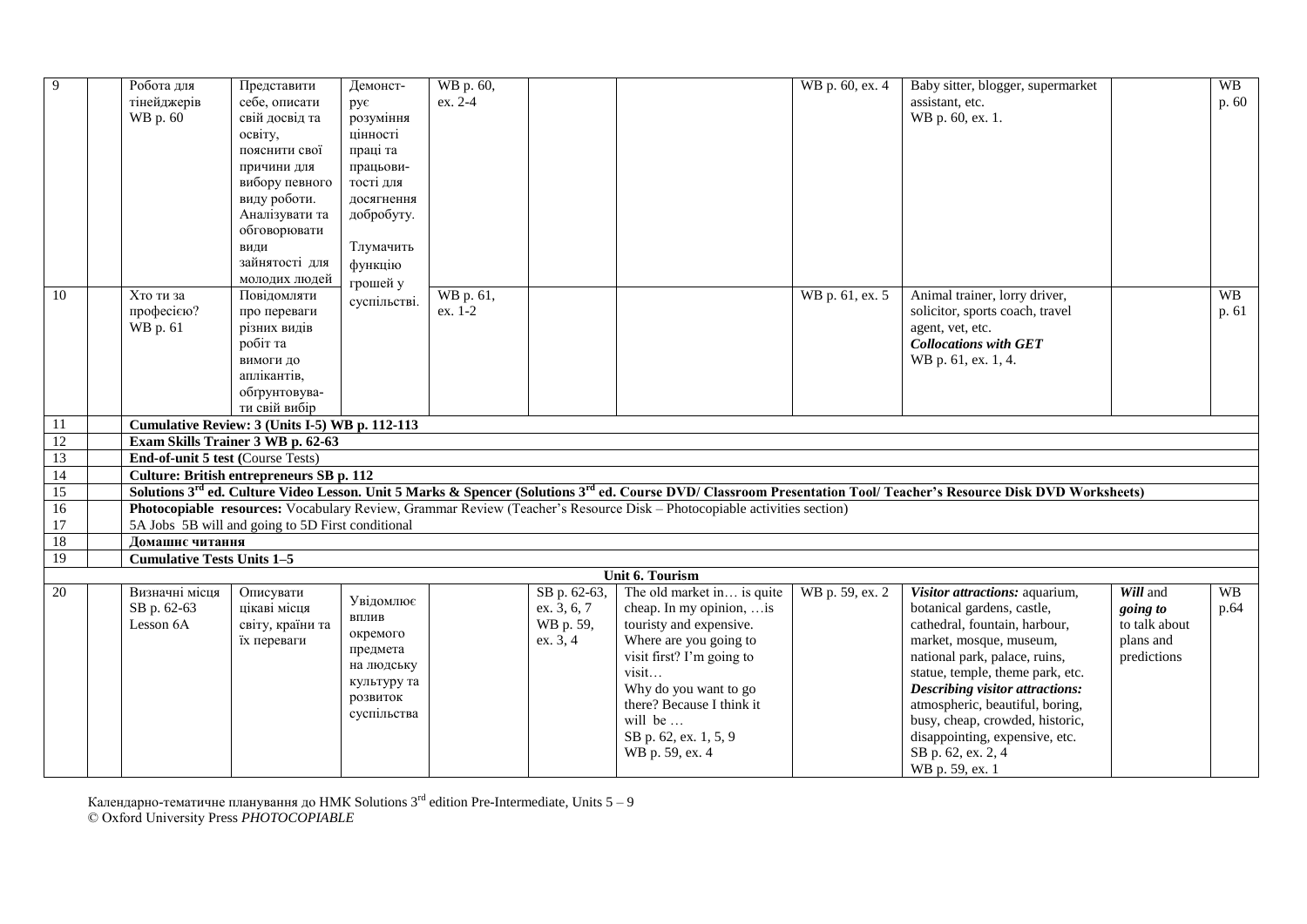| 21              | Нещодавня<br>подорож<br>SB p. 64<br>Lesson 6B           | Розповідати<br>про події, що<br>нещодавно<br>трапились,<br>запитувати та<br>відповідати<br>про свій<br>відпочинок та<br>свої враження,<br>обговорювати<br>переваги та<br>недоліки піших<br>походів | Демонст-<br>рує<br>розуміння<br>та поважає<br>цінність<br>культурно-<br>$\Gamma O$<br>розмаїття у<br>глобально-<br>мy<br>суспільстві | SB p. 64,<br>ex. 2                      | SB p. 64,<br>ex. 6                                 | How long have you ?<br>Where have you ?<br>Have you ?<br>SB p. 64, ex. 8                                                | SB p. 64, ex. 7<br>WB p. 65, ex. 6 |                                                                                                                                                                                                                                                                                                                                             | Present<br>Perfect<br>Been vs gone<br>for, since<br>SB p. 64,<br>ex. 5<br>WB p. 65,<br>ex. 1-6<br><b>Grammar</b><br><b>Builder 6B</b><br>SB p. 134,<br>ex. 1-5                | <b>WB</b><br>p.65  |
|-----------------|---------------------------------------------------------|----------------------------------------------------------------------------------------------------------------------------------------------------------------------------------------------------|--------------------------------------------------------------------------------------------------------------------------------------|-----------------------------------------|----------------------------------------------------|-------------------------------------------------------------------------------------------------------------------------|------------------------------------|---------------------------------------------------------------------------------------------------------------------------------------------------------------------------------------------------------------------------------------------------------------------------------------------------------------------------------------------|-------------------------------------------------------------------------------------------------------------------------------------------------------------------------------|--------------------|
| $\overline{22}$ | Проблеми під<br>час подорожі<br>SB p. 65<br>Lesson 6C   | Детально<br>описувати<br>фотографії.<br>Розуміти та<br>вживати<br>емфатичний<br>наголос                                                                                                            | та<br>необхідно-<br>сті жити<br>разом у<br>мирі.<br>Описує                                                                           |                                         | SB p. 65,<br>ex. 2-9<br>WB p. 66,<br>ex. 1, 2, 4-6 | SB p. 65, ex. 1, 10, 11<br>WB p. 66, ex. 2                                                                              |                                    |                                                                                                                                                                                                                                                                                                                                             |                                                                                                                                                                               | <b>WB</b><br>p.66  |
| 23              | Досвід<br>минулих<br>подорожей<br>SB p. 66<br>Lesson 6D | Задавати<br>запитання та<br>відповідати<br>про<br>відпочинок,<br>вживаючи<br>Past Simple Ta<br>Present Perfect                                                                                     | види еко-<br>туризму.                                                                                                                | SB p. 66,<br>ex. 2                      | SB p. 66,<br>ex. 2                                 | Have you ever travelled on<br>a plane? Yes, I have.<br>Where did you fly to? I flew<br>to London.<br>SB p. 66, ex. 1, 8 | SB p. 66, ex. 7                    | <b>Finished-time phrases:</b><br>two weeks ago, last month,<br>yesterday morning                                                                                                                                                                                                                                                            | Contrast: Past<br>Simple and<br>Present<br>Perfect<br>Continuous<br>SB p. 66,<br>ex. 3-7<br>WB p. 67, ex.<br>$1 - 4$<br>Grammar<br><b>Builder 6D</b><br>SB p. 134,<br>ex. 6-8 | <b>WB</b><br>p.67  |
| $\overline{24}$ | В аеропорту<br>SB p. 67<br>Lesson 6E                    | Розуміти зміст<br>тексту,<br>переказувати<br>історію,<br>використовую-<br>чи складені<br>іменники                                                                                                  |                                                                                                                                      | SB p. 67,<br>ex. 2<br>WB p. 68,<br>ex.1 | SB p. 67,<br>ex. 5, 8                              | A young boy went to<br>Minneapolis Airport one<br>day<br>SB p. 67, ex. 1, 10<br>WB p. 68, ex. 2                         |                                    | At an airport: bag drop, baggage<br>carousel, boarding pass, cabin<br>crew, check-in desk, departure<br>lounge, flight attendant, flight<br>number, hand luggage, passport<br>control, security check, seat belt,<br>security camera, window seat, etc.<br>SB p. 67, ex. 3, 4, 8<br>WB p. 68, ex. 2-5<br>Dictionary Work<br>WB p. 68, ex. 5 |                                                                                                                                                                               | <b>WB</b><br>p. 68 |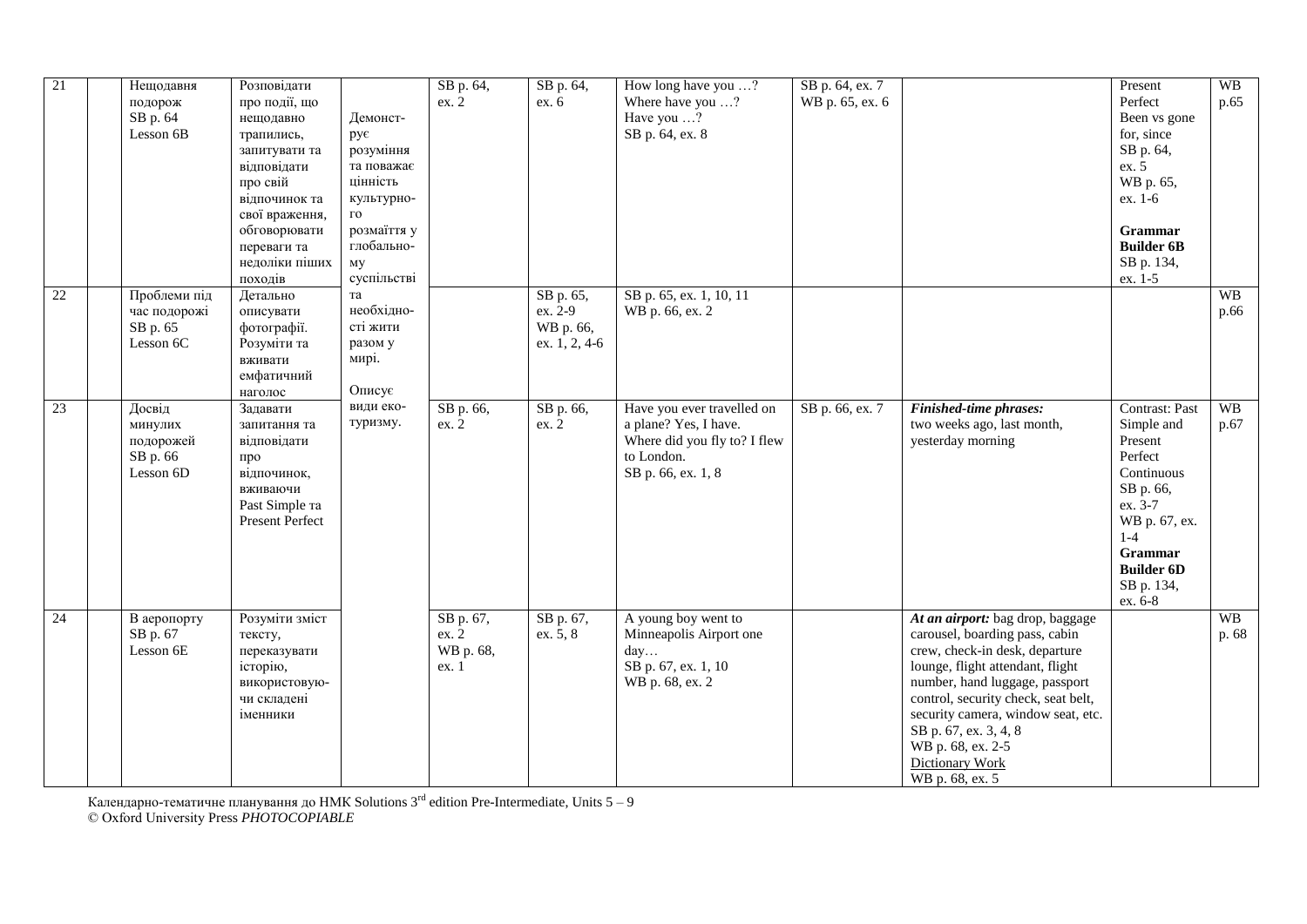| $\overline{25}$ | Подорожі з<br>друзями<br>SB p. 68-69<br>Lesson 6F | Обговорювати<br>переваги<br>подорожі без<br>батьків,<br>використовую-<br>чи перший тип<br>умовних<br>речень        | Розрізняє<br>безпечні та<br>небезпечні<br>ситуації під<br>час<br>активного         | SB p. 68-69,<br>ex. 2-5<br>WB p. 69, ex.<br>$2 - 3$ |                                                | If we become ill, our<br>parents won't be there to<br>look after us. Yes, but on<br>the other hand, if we don't<br>want to go sightseeing, we<br>won't have to.<br>SB p. 68-69, ex. 1, 6, 9                                                                                                                                                                                                                                                                                                                                                                       |                                                  | Holidays: backpack, campsite,<br>sun cream, travel programme,<br>sunburn, travel guide etc.<br>SB p. 69, ex. 7<br>WB p. 69, ex. 1                                                                                                                                                                       | First<br>Conditional,<br>Superlatives<br>SB p. 69,<br>ex. 8                                                  | <b>WB</b><br>p. 69 |
|-----------------|---------------------------------------------------|--------------------------------------------------------------------------------------------------------------------|------------------------------------------------------------------------------------|-----------------------------------------------------|------------------------------------------------|-------------------------------------------------------------------------------------------------------------------------------------------------------------------------------------------------------------------------------------------------------------------------------------------------------------------------------------------------------------------------------------------------------------------------------------------------------------------------------------------------------------------------------------------------------------------|--------------------------------------------------|---------------------------------------------------------------------------------------------------------------------------------------------------------------------------------------------------------------------------------------------------------------------------------------------------------|--------------------------------------------------------------------------------------------------------------|--------------------|
| 26              | Планування<br>подорожі<br>SB p. 70<br>Lesson 6G   | Пропонувати<br>ідеї щодо того,<br>чим можна<br>зайнятися під<br>час подорожі,<br>уточнювати<br>інформацію          | відпочинку<br>Порівнює<br>вартість<br>подорожі<br>різними<br>видами<br>транспорту. |                                                     | SB p. 70,<br>ex. 3, 6, 8<br>WB p. 70,<br>ex. 4 | <b>Making suggestions:</b><br>Shall we? Let's Do<br>you fancy? Why don't<br>we? What about? It<br>would be nice<br><b>Accepting and declining</b><br>suggestions: That sounds<br>like a good idea, I'm not<br>very keen on that idea, etc.<br><b>Expressing no preference:</b><br>I don't mind. Either<br>suggestion is fine by me.<br>They're both good ideas.<br><b>Asking for clarifications:</b><br>Pardon? Could you repeat<br>that, please? Sorry, did you<br>say? Sorry, what does<br>" $\ldots$ " mean?<br>SB p. 70, ex. 1, 2, 7, 10.<br>WB p. 70, ex. 6. | SB p. 70, ex. 9<br>WB p. 70, ex. 5               | Tourist attractions: art gallery,<br>carnival, church, concert, festival,<br>monument, musical, old town,<br>opera house, safari park, shopping<br>district, square, theatre, etc.<br>SB p. 70, ex. 2, 4, 5<br>WB p. 70, ex. 1-3<br><b>Vocabulary Builder 6G City</b><br>tourism<br>SB p. 120, ex. 1, 2 |                                                                                                              | <b>WB</b><br>p. 70 |
| 27              | Туристичний<br>блог<br>SB p. 71<br>Lesson 6H      | Написати пост<br>на форум про<br>власну<br>подорож,<br>обговорювати,<br>чим можна<br>зайнятися під<br>час подорожі |                                                                                    | SB p. 71,<br>ex. 2-4<br>WB p. 71,<br>ex. 2          |                                                |                                                                                                                                                                                                                                                                                                                                                                                                                                                                                                                                                                   | SB p. 71,<br>ex. 8, 9.<br>WB p. 71,<br>ex. 5, 6. | Holiday activities: go kayaking,<br>abseiling, mountain biking, hire a<br>bike, etc.<br>SB p. 71, ex. 6, 7<br>WB p. 71, ex. 1<br><b>Vocabulary Builder 6H</b><br><b>Holiday</b> activities<br>SB p. 120 ex. 3-4                                                                                         | Omitting<br>sentence<br>subjects in<br>informal<br>writing<br>SB p. 71,<br>ex. 4, 5<br>WB p. 71,<br>ex. 3, 4 | <b>WB</b><br>p. 71 |
| 28              | Відкриваючи<br>Україну<br>WB p. 72                | Розуміти<br>тексти про<br>дивовижні<br>місця України,<br>розробити<br>інформаційну<br>листівку                     |                                                                                    | WB p. 72,<br>ex. 2, 3                               |                                                |                                                                                                                                                                                                                                                                                                                                                                                                                                                                                                                                                                   | WB p. 72, ex. 5                                  | Lifetime, set aside, natural<br>habitat, endangered species,<br>breeding programmes, etc.<br>WB p. 72, ex. 4                                                                                                                                                                                            |                                                                                                              | <b>WB</b><br>p. 72 |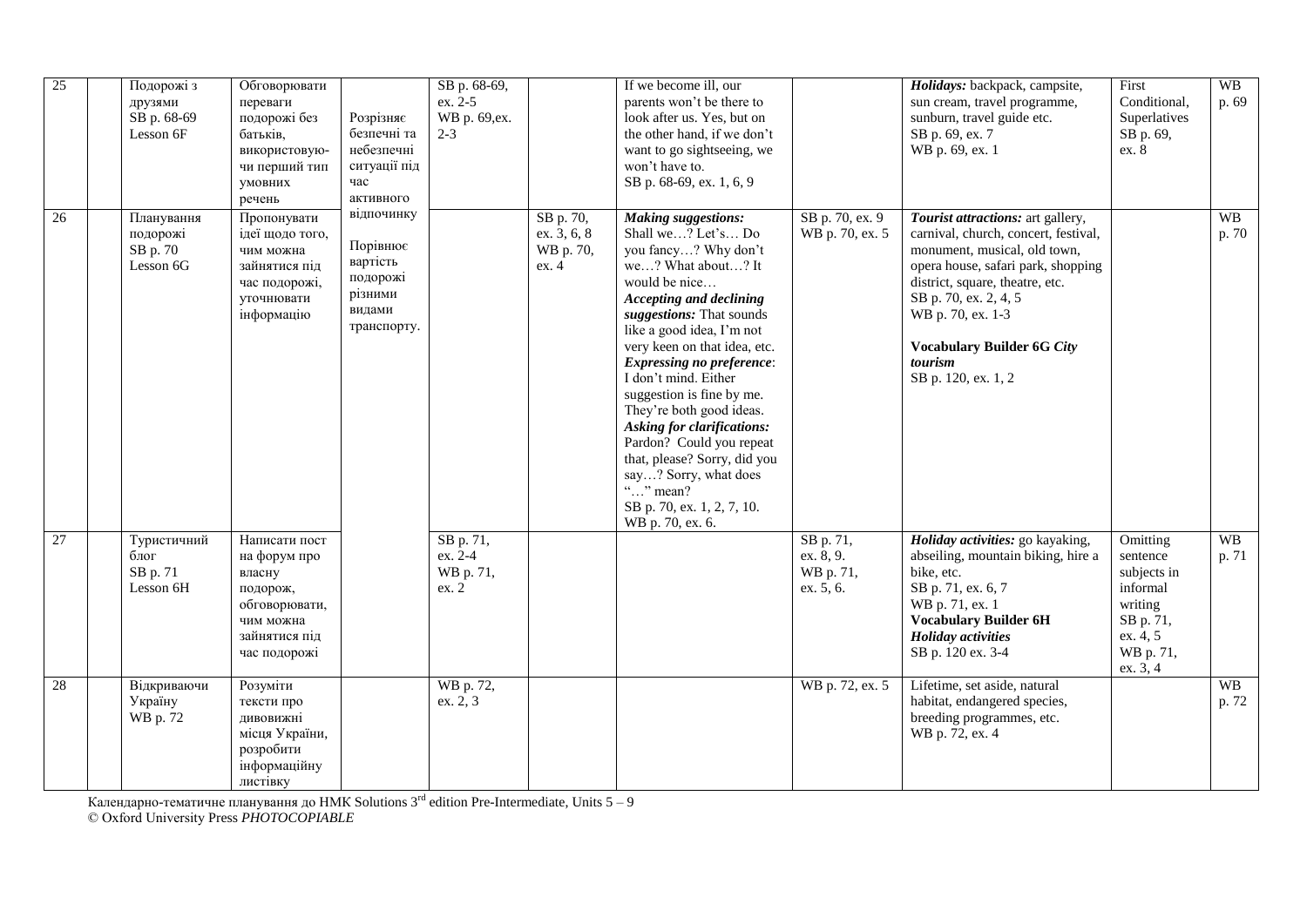| 29              | Місця,                            | Розуміти текст                    |                                        | WB p. 73, |                  |                                                                                                                                                               | WB p. 73, ex. 5 | Sightseeing, waterslides, funfair,                                                                                                                                                           |                    | <b>WB</b> |
|-----------------|-----------------------------------|-----------------------------------|----------------------------------------|-----------|------------------|---------------------------------------------------------------------------------------------------------------------------------------------------------------|-----------------|----------------------------------------------------------------------------------------------------------------------------------------------------------------------------------------------|--------------------|-----------|
|                 | популярні                         | про популярне                     |                                        | ex.3, 4   |                  |                                                                                                                                                               |                 | a city break, bell tower,                                                                                                                                                                    |                    | p. 73     |
|                 | серед туристів                    | серед туристів                    | Планує                                 |           |                  |                                                                                                                                                               |                 | courtyard, landmark, etc.                                                                                                                                                                    |                    |           |
|                 | WB p. 73                          | місце та                          | краєзнавчу                             |           |                  |                                                                                                                                                               |                 | WB p. 73, ex. 1, 2                                                                                                                                                                           |                    |           |
|                 |                                   | написати                          | подорож.                               |           |                  |                                                                                                                                                               |                 |                                                                                                                                                                                              |                    |           |
|                 |                                   | електронний                       |                                        |           |                  |                                                                                                                                                               |                 |                                                                                                                                                                                              |                    |           |
|                 |                                   | лист другу з                      |                                        |           |                  |                                                                                                                                                               |                 |                                                                                                                                                                                              |                    |           |
|                 |                                   | пропозицією                       |                                        |           |                  |                                                                                                                                                               |                 |                                                                                                                                                                                              |                    |           |
|                 |                                   | відвідати одне                    |                                        |           |                  |                                                                                                                                                               |                 |                                                                                                                                                                                              |                    |           |
|                 |                                   | з визначних                       |                                        |           |                  |                                                                                                                                                               |                 |                                                                                                                                                                                              |                    |           |
|                 |                                   | місць України                     |                                        |           |                  |                                                                                                                                                               |                 |                                                                                                                                                                                              |                    |           |
| $\overline{30}$ |                                   | Exam Skills Trainer 3 SB p. 72-73 |                                        |           |                  |                                                                                                                                                               |                 |                                                                                                                                                                                              |                    |           |
| 31              | End-of-unit 6 test (Course Tests) |                                   |                                        |           |                  |                                                                                                                                                               |                 |                                                                                                                                                                                              |                    |           |
| 32              | Culture: Alcatraz SB p. 113       |                                   |                                        |           |                  |                                                                                                                                                               |                 |                                                                                                                                                                                              |                    |           |
| 33              |                                   |                                   |                                        |           |                  |                                                                                                                                                               |                 | Solutions 3rd ed. Culture Video Lesson. Unit 6 - San Francisco (Solutions 3rd ed. Course DVD/Classroom Presentation Tool/Teacher's Resource Disk DVD Worksheets)                             |                    |           |
| 34              |                                   |                                   |                                        |           |                  |                                                                                                                                                               |                 | Solutions 3 <sup>rd</sup> ed. Twenty-first Century Skills Projects Units 4-6 Project 2 Presentation: choosing a study holiday (Teacher's Resource Disk Twenty-first Century Skills Projects) |                    |           |
| 35              |                                   |                                   |                                        |           |                  | Photocopiable resources: Unit 6 Grammar Review. (Teacher's Resource Disk - Photocopiable activities section)                                                  |                 |                                                                                                                                                                                              |                    |           |
| 36              |                                   |                                   |                                        |           |                  | 6A Worth a visit. 6B Present perfect. 6D Contrast past simple and past perfect. Functional Language Practice: Asking for information.<br><b>Unit 7. Money</b> |                 |                                                                                                                                                                                              |                    |           |
| 37              | Шопінг                            | Говорити про                      | $Y$ <sub>Mi</sub> $\epsilon$           |           | SB p. 74,        | Have you ever bought a pair                                                                                                                                   |                 | <b>Numbers and currencies:</b>                                                                                                                                                               | Present            | <b>WB</b> |
|                 | SB p. 74-75                       | різні магазини                    |                                        |           | ex. 3-6, 8       | of really expensive trainers?                                                                                                                                 |                 | dollar, euro, pound, etc.                                                                                                                                                                    | Perfect with       | p. 74     |
|                 | Lesson 7 A                        | та послуги,                       | визначати<br>якість                    |           | WB p. 74,        | SB p. 74, ex. 1                                                                                                                                               |                 | Shops and services: baker's,                                                                                                                                                                 | ever for           |           |
|                 |                                   | ціни в різних                     |                                        |           | ex. 1, 4         |                                                                                                                                                               |                 | butcher's, charity shop, coffee                                                                                                                                                              | asking about       |           |
|                 |                                   | валютах                           | товару.                                |           |                  |                                                                                                                                                               |                 | shop, cosmetic's store, deli, DIY                                                                                                                                                            | experiences        |           |
|                 |                                   |                                   | $V$ <sub>Mi<math>\epsilon</math></sub> |           |                  |                                                                                                                                                               |                 | store, estate agent's, garden                                                                                                                                                                | SB p. 74,          |           |
|                 |                                   |                                   | робити                                 |           |                  |                                                                                                                                                               |                 | centre, launderette, takeaway, etc.                                                                                                                                                          | ex. 9              |           |
|                 |                                   |                                   | обґрунто-                              |           |                  |                                                                                                                                                               |                 | Shopping: bargain, discount,                                                                                                                                                                 |                    |           |
|                 |                                   |                                   | ваний вибір                            |           |                  |                                                                                                                                                               |                 | coupon, discount code, price tag,                                                                                                                                                            |                    |           |
|                 |                                   |                                   | якісних                                |           |                  |                                                                                                                                                               |                 | receipt, refund, special offer, etc.                                                                                                                                                         |                    |           |
|                 |                                   |                                   | товарів та                             |           |                  |                                                                                                                                                               |                 | SB p. 74, ex. 2, 4, 6, 7                                                                                                                                                                     |                    |           |
|                 |                                   |                                   | послуг й                               |           |                  |                                                                                                                                                               |                 | WB p. 74, ex. 1-3, 5                                                                                                                                                                         |                    |           |
| $\overline{38}$ | Уявні ситуації                    | Обговорювати                      | ефективно і                            | SB p. 76, | SB p. 76,        | What would you do if there                                                                                                                                    | SB p. 76, ex. 6 |                                                                                                                                                                                              | Second             | <b>WB</b> |
|                 | та їх наслідки                    | уявні ситуації,                   | раціональ-                             | ex. 2     | ex. 2            | were no shops in your                                                                                                                                         | WB p. 75, ex. 4 |                                                                                                                                                                                              | Conditional        | p. 75     |
|                 | SB p. 76                          | які стосуються                    | HO                                     |           |                  | town?                                                                                                                                                         |                 |                                                                                                                                                                                              | SB p. 76,          |           |
|                 | Lesson 7 B                        | грошей, та їх                     | використо-                             |           |                  | I'd do all my shopping                                                                                                                                        |                 |                                                                                                                                                                                              | ex. 3-5            |           |
|                 |                                   | наслідки.                         | вувати                                 |           |                  | online. What about you?                                                                                                                                       |                 |                                                                                                                                                                                              | WB p. 75,          |           |
|                 |                                   | Висловлювати                      | ресурси.                               |           |                  | SB p. 76, ex. 1, 7                                                                                                                                            |                 |                                                                                                                                                                                              | ex. 1-3            |           |
|                 |                                   | свою думку                        |                                        |           |                  |                                                                                                                                                               |                 |                                                                                                                                                                                              | Grammar            |           |
|                 |                                   |                                   | Уміє                                   |           |                  |                                                                                                                                                               |                 |                                                                                                                                                                                              | <b>Builder 7 B</b> |           |
| $\overline{39}$ | Чесність                          | Виділяти з                        | складати                               | SB p. 77, | SB p. 77,        | Does anybody owe you any                                                                                                                                      | WB p. 77, ex. 6 | Verbs to do with money: afford,                                                                                                                                                              | Second             | <b>WB</b> |
|                 | винагороджує-                     | прослуханого                      | бюджет                                 | ex. 2     | ex. $2, 4, 8, 9$ | money? Yes, my brother                                                                                                                                        |                 | be short of, borrow, charge, get/                                                                                                                                                            | Conditional,       | p.76      |
|                 | ться                              | специфічну                        | родини,                                |           | WB p. 77,        | owes me 10 \$. I lent it to                                                                                                                                   |                 | give a refund, lend, borrow, owe,                                                                                                                                                            | narrative          |           |
|                 | SB p. 77                          | інформацію,                       | власний                                |           | ex. 2, 4, 6, 7   | him last week.                                                                                                                                                |                 | pay for, run out of, save, save up,                                                                                                                                                          | tenses             |           |
|                 | Lesson 7 C                        | ділитися                          | бюджет.                                |           |                  | SB p. 77, ex. 1, 5, 11                                                                                                                                        |                 | waste, etc.                                                                                                                                                                                  |                    |           |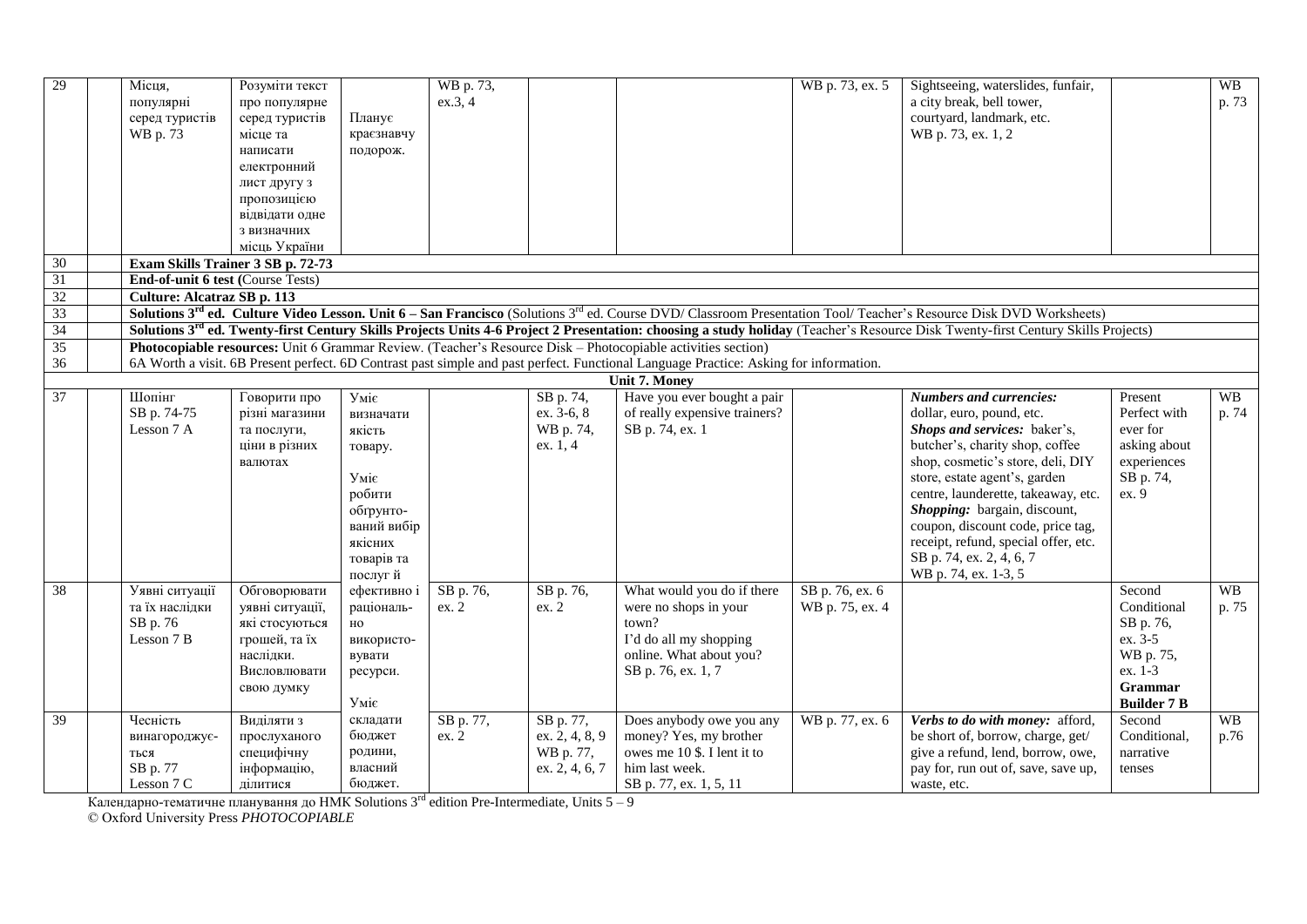| 40 | Пояснення<br>причин подій<br>SB p. 78<br>Lesson 7 D                  | думками та<br>обговорювати<br>уявні ситуації,<br>які стосуються<br>грошей<br>Говорити про<br>втрачені речі,<br>події, які<br>сталися в різні<br>моменти часу в<br>минулому | Усвідом-<br>лює<br>корисність<br>бути<br>грамотним<br>спожива-<br>чем.<br>Співвідно-<br>сить власні<br>потреби з<br>можливост<br>ями | SB p. 78,<br>ex.1                                   |                                                | Why was the man smiling?<br>He had won some money.<br>SB p. 78, ex. 7, 8                                                                                                                                                                                          |                                          | SB p. 77, ex. 6, 10<br>WB p. 77, ex. 1<br>Treasure, rubbish dump, hard<br>drive, take apart, throw away,<br>court, take someone to court, etc.                                   | SB p. 77,<br>ex. 10<br>Past Perfect<br>SB p. 78,<br>ex. 2-6<br>WB p. 77,<br>ex. 1-5<br>Grammar<br><b>Builder 7 D</b><br>SB, ex. 6-8 | <b>WB</b><br>p. 77 |
|----|----------------------------------------------------------------------|----------------------------------------------------------------------------------------------------------------------------------------------------------------------------|--------------------------------------------------------------------------------------------------------------------------------------|-----------------------------------------------------|------------------------------------------------|-------------------------------------------------------------------------------------------------------------------------------------------------------------------------------------------------------------------------------------------------------------------|------------------------------------------|----------------------------------------------------------------------------------------------------------------------------------------------------------------------------------|-------------------------------------------------------------------------------------------------------------------------------------|--------------------|
| 41 | Покупки в<br>магазинах чи<br>онлайн?<br>SB p. 79<br>Lesson 7 E       | Розповідати<br>про себе,<br>визначати та<br>використову-<br>вати різні<br>дієслівні<br>моделі                                                                              | сімейного<br>бюджету.<br>Аргумен-<br>TV€<br>раціональ-<br>ність                                                                      | SB p. 79,<br>ex. 2<br>WB p. 78,<br>ex. 2            |                                                | SB p. 79, ex. 1, 8                                                                                                                                                                                                                                                | WB p. 78, ex. 4                          | Verbs: avoid, can't stand, don't<br>mind, refuse, etc.<br>SB p. 79, ex. 3-5<br>WB p. 78, ex. 1, 3<br><b>Dictionary Work</b><br>WB p. 78, ex. 3                                   | $Verb +$<br>infinitive or $-$<br>ing form<br>SB p. 79,<br>ex. 6-7<br>WB p. 78,<br>ex. 2                                             | <b>WB</b><br>p. 78 |
| 42 | Якби я був<br>мільйонером<br>SB p. 80-81<br>Lesson 7 F               | Розуміти зміст<br>історії про<br>незвичайного<br>мільойнера,<br>описувати своє<br>життя в ролі<br>мільйонера                                                               | покупки.<br>Генерує<br>нові ідеї й<br>ініціативи<br>ДЛЯ<br>підвищення                                                                | SB p. 80-81,<br>ex. 2-6.<br>WB p. 79, ex.<br>$2-4.$ | SB p. 80,<br>ex. 5.                            | Would you eat in burger<br>bars if you were a multi-<br>millionaire? Yes, I would.<br>SB p. 80-81, ex. 1, 8.                                                                                                                                                      |                                          | Business: contract, funding,<br>CEO, contract, salary, income,<br>funding, investor, entrepreneur,<br>profit, etc.<br>SB p. 80, ex. 7<br>WB p. 79, ex. 1                         | Second<br>Conditional                                                                                                               | <b>WB</b><br>p. 79 |
| 43 | Порівняння<br>фотографій та<br>презентація<br>SB p. 82<br>Lesson 7 G | Описувати<br>фотографії,<br>обговорювати<br>шкільні гуртки,<br>порівнювати<br>ідеї інвестицій<br>у школу,<br>робити<br>презентацію                                         | добробуту і<br>розвитку<br>суспільства<br>та держави.<br>Ідентифі-<br>кує власні<br>права і<br>обов'язки<br>ЯК                       |                                                     | SB p. 82,<br>ex. 6, 7<br>WB p. 80,<br>ex. 3, 4 | Set phrases to structure a<br>presentation:<br>I'd like to start by, etc.<br><b>Key phrases: Comparing</b><br>similarities and differences<br>Both pictures show,<br>Unlike the first photo, the<br>second photo shows<br>SB p. 82, ex. 2-5, 8<br>WB p. 80, ex. 6 | SB p. 82, ex. 5.<br>WB p. 80, ex.5.      | In the foreground, in the top right<br>corner, judging by, etc.<br>SB p. 82, ex. 1, 2, 7<br>WB p. 80, ex. 1, 2<br><b>Vocabulary Builder 7G</b><br>In school<br>SB p. 120 ex. 1-2 |                                                                                                                                     | WB<br>p. 80        |
| 44 | Есе-роздум<br>SB p. 83<br>Lesson 7 H                                 | Написати есе з<br>пропозиціями,<br>на що<br>витратити 1<br>мільйон євро                                                                                                    | споживача.<br>Знає певні<br>правила<br>фінансової<br>поведінки.                                                                      | SB p. 83,<br>ex. 2<br>WB p. 81,<br>ex. 1, 2         |                                                | SB p. 83, ex. 1, 3                                                                                                                                                                                                                                                | SB p. 83,<br>ex. 5, 6<br>WB p. 81, ex. 4 | It seems to me In my opinion,<br>Moreover, furthermore, although,<br>even though, etc.<br><b>Vocabulary Builder 7H</b><br><b>Money prepositions</b><br>SB p. 120 ex. 3, 4        | Second<br>Conditional                                                                                                               | <b>WB</b><br>p. 81 |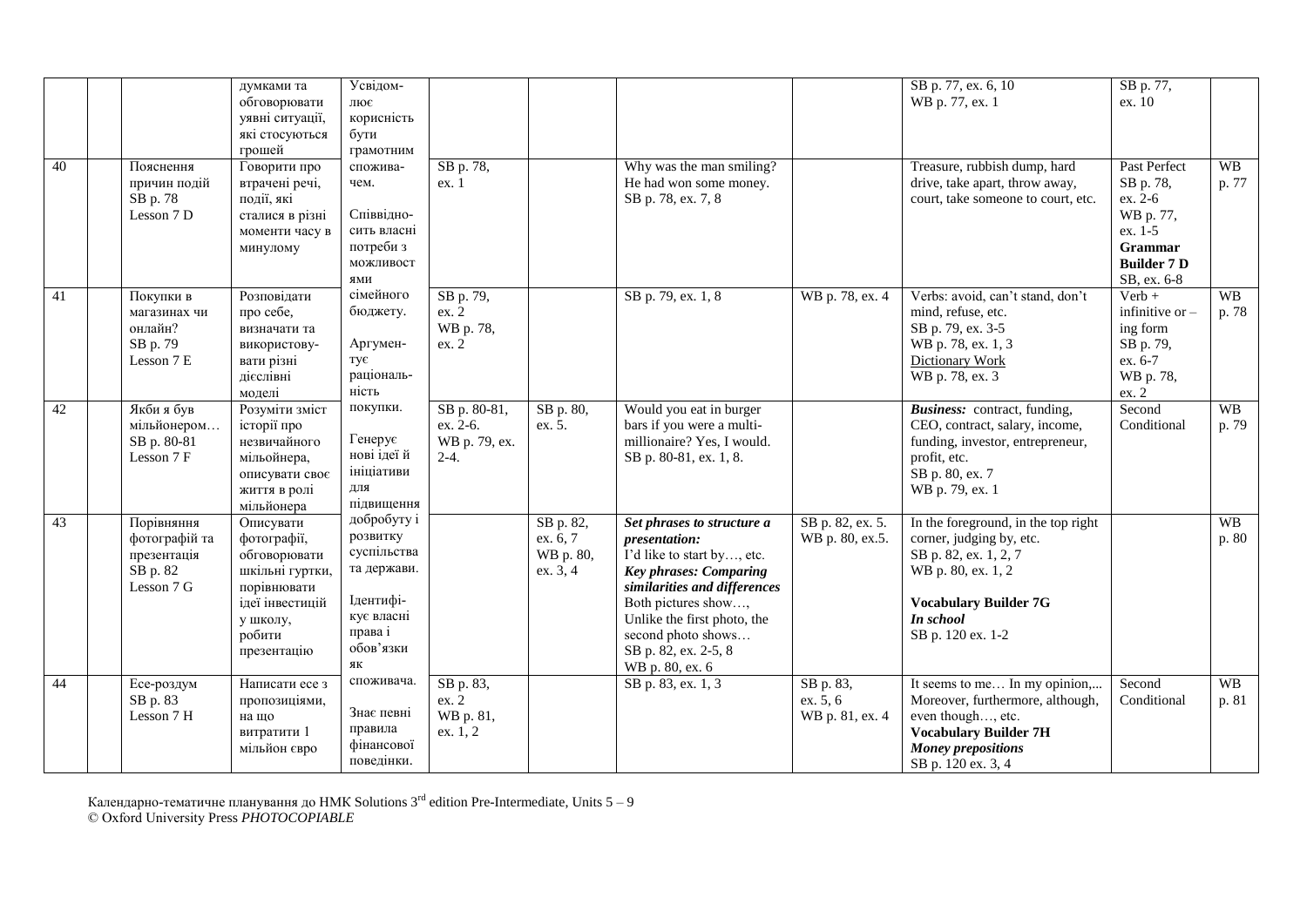| 45              | Гривня<br>WB p. 82                    | Розуміти текст<br>про українську<br>валюту                                                                                                                                                   | Знає норми<br>етикету і<br>правила їх        | WB p. 82,<br>ex. 2, 3 |                          |                                                   | WB p. 82, ex. 5  | Currency, inflation, circulation,<br>change, forgery, issue, etc.<br>WB p. 82, ex. 1, 4                                                                                                            |                       | <b>WB</b><br>p. 82 |
|-----------------|---------------------------------------|----------------------------------------------------------------------------------------------------------------------------------------------------------------------------------------------|----------------------------------------------|-----------------------|--------------------------|---------------------------------------------------|------------------|----------------------------------------------------------------------------------------------------------------------------------------------------------------------------------------------------|-----------------------|--------------------|
| 46              | Шопінг<br>WB p. 83                    | Описувати<br>сучасні шопінг<br>моли                                                                                                                                                          | дотримання<br>y<br>повсякден-<br>ному житті. | WB p. 83,<br>ex. 2, 3 |                          | WB p. 82, ex. 1                                   | WB p. 82, ex. 5  | Retail, brand, facilities,<br>convenient, enormous, cash,<br>stationary, etc.<br>WB p. 82, ex. 4                                                                                                   |                       | <b>WB</b><br>p. 83 |
| 47              |                                       | Exam Skills Trainer 4 WB p. 84-85                                                                                                                                                            |                                              |                       |                          |                                                   |                  |                                                                                                                                                                                                    |                       |                    |
| 48              |                                       | Cumulative Review: 4 (Units I-7) WB p. 114-115                                                                                                                                               |                                              |                       |                          |                                                   |                  |                                                                                                                                                                                                    |                       |                    |
| 49              | End-of-unit 7 test (Course Tests)     |                                                                                                                                                                                              |                                              |                       |                          |                                                   |                  |                                                                                                                                                                                                    |                       |                    |
| 50              | <b>Culture: Wall Street SB p. 114</b> |                                                                                                                                                                                              |                                              |                       |                          |                                                   |                  |                                                                                                                                                                                                    |                       |                    |
| $\overline{51}$ |                                       |                                                                                                                                                                                              |                                              |                       |                          |                                                   |                  | Solutions 3 <sup>rd</sup> ed. Culture Video Lesson. Unit 7 - The Wall Street Crash (Solutions 3 <sup>rd</sup> ed. Course DVD/ Classroom Presentation Tool/ Teacher's Resource Disk DVD Worksheets) |                       |                    |
| 52              | Домашнє читання                       |                                                                                                                                                                                              |                                              |                       |                          |                                                   |                  |                                                                                                                                                                                                    |                       |                    |
| 53<br>54        |                                       | Photocopiable resources: Unit 7 (Teacher's Resource Disk – Photocopiable activities section)<br>7A Spending power 7B Second conditional 7D Past perfect 7 Vocabulary Review 7 Grammar Review |                                              |                       |                          |                                                   |                  |                                                                                                                                                                                                    |                       |                    |
|                 |                                       |                                                                                                                                                                                              |                                              |                       |                          | <b>Unit 8. Crime</b>                              |                  |                                                                                                                                                                                                    |                       |                    |
| 55              | Види злочинів                         | Описувати                                                                                                                                                                                    | Усвідом-                                     |                       | SB p. 84-85,             | I think arson is the most                         |                  | Crimes and criminals:                                                                                                                                                                              | Comparatives          | <b>WB</b>          |
|                 | та злочинці<br>SB p. 84-85            | різні типи<br>злочинів та                                                                                                                                                                    | лює<br>готовність                            |                       | ex. 2, 4, 6<br>WB p. 86, | serious crime, apart from<br>murder. Why? Because |                  | arson, smuggler, etc<br><b>Collocations: Police work:</b>                                                                                                                                          | and<br>superlatives   | p. 86              |
|                 | Lesson 8 A                            | злочинців у                                                                                                                                                                                  | брати на                                     |                       | ex. 4                    | SB p. 84-85, ex. 1, 3, 8                          |                  | arrest a suspect, search an area,                                                                                                                                                                  | SB p. 84-85,          |                    |
|                 |                                       | фільмах,                                                                                                                                                                                     | себе                                         |                       |                          |                                                   |                  | etc.                                                                                                                                                                                               | ex. 7                 |                    |
|                 |                                       | порівнювати                                                                                                                                                                                  | відповіда-                                   |                       |                          |                                                   |                  | SB p. 84-85, ex. 2, 5                                                                                                                                                                              |                       |                    |
|                 |                                       | злочини                                                                                                                                                                                      | льність, а                                   |                       |                          |                                                   |                  | WB p. 86, ex. 1, 2, 5                                                                                                                                                                              |                       |                    |
| 56              | Історія одного                        | Описувати                                                                                                                                                                                    | також                                        | SB p. 86,             | SB p. 86,                | Anna said that the robbery                        | SB p. 86, ex. 6  | Pronouns and time expressions                                                                                                                                                                      | Reported              | <b>WB</b>          |
|                 | пограбування                          | злочин,                                                                                                                                                                                      | нести                                        | ex. 2                 | ex. 3                    | had taken place at 4 o'clock                      | WB p. 87,        | in reported speech:                                                                                                                                                                                | speech                | p. 87              |
|                 | SB p. 86<br>Lesson 8 B                | вживаючи                                                                                                                                                                                     | відповіда-                                   | WB p. 87,<br>ex.4     |                          | in the afternoon.                                 | ex. 3-4          | the day before, a week earlier,<br>there, at that moment, etc.                                                                                                                                     | SB p. 86,<br>ex. 4, 6 |                    |
|                 |                                       | непряму мову                                                                                                                                                                                 | льність за<br>свої дії.                      |                       |                          | SB p. 86, ex. 1, 7, 8                             |                  | SB p. 86, ex. 5                                                                                                                                                                                    | WB p. 87,             |                    |
|                 |                                       |                                                                                                                                                                                              |                                              |                       |                          |                                                   |                  |                                                                                                                                                                                                    | ex. 1-4               |                    |
|                 |                                       |                                                                                                                                                                                              | Формулює                                     |                       |                          |                                                   |                  |                                                                                                                                                                                                    |                       |                    |
|                 |                                       |                                                                                                                                                                                              | особисті                                     |                       |                          |                                                   |                  |                                                                                                                                                                                                    | <b>Grammar</b>        |                    |
|                 |                                       |                                                                                                                                                                                              | ціннісні                                     |                       |                          |                                                   |                  |                                                                                                                                                                                                    | <b>Builder 8B</b>     |                    |
|                 |                                       |                                                                                                                                                                                              | пріоритети.                                  |                       |                          |                                                   |                  |                                                                                                                                                                                                    | SB p. 138,            |                    |
|                 |                                       |                                                                                                                                                                                              |                                              |                       |                          |                                                   |                  |                                                                                                                                                                                                    | ex. 1-3               |                    |
| 57              | Відомі                                | Висловлювати                                                                                                                                                                                 | Наводить                                     |                       | SB p. 87,                | SB p. 87, ex. 1, 7.                               | SB p. 87, ex. 8. | Outlaw, gunman, gang, etc.                                                                                                                                                                         | WB p. 88,             | <b>WB</b>          |
|                 | злочинці                              | думку та                                                                                                                                                                                     | приклади<br>реалізації                       |                       | ex. 3-5                  |                                                   |                  | WB p. 88, ex. 1.                                                                                                                                                                                   | ex. 3                 | p. 88              |
|                 | SB p. 87<br>Lesson 8 C                | пояснювати<br>серйозність                                                                                                                                                                    | дітьми                                       |                       | WB p. 88,<br>ex. 2, 4, 5 |                                                   |                  |                                                                                                                                                                                                    |                       |                    |
|                 |                                       | різних видів                                                                                                                                                                                 | своїх прав;                                  |                       |                          |                                                   |                  |                                                                                                                                                                                                    |                       |                    |
|                 |                                       | злочинів.                                                                                                                                                                                    | порушень                                     |                       |                          |                                                   |                  |                                                                                                                                                                                                    |                       |                    |
|                 |                                       | Написати                                                                                                                                                                                     | прав                                         |                       |                          |                                                   |                  |                                                                                                                                                                                                    |                       |                    |
|                 |                                       | історію                                                                                                                                                                                      | дитини.                                      |                       |                          |                                                   |                  |                                                                                                                                                                                                    |                       |                    |
|                 |                                       | злочинця                                                                                                                                                                                     |                                              |                       |                          |                                                   |                  |                                                                                                                                                                                                    |                       |                    |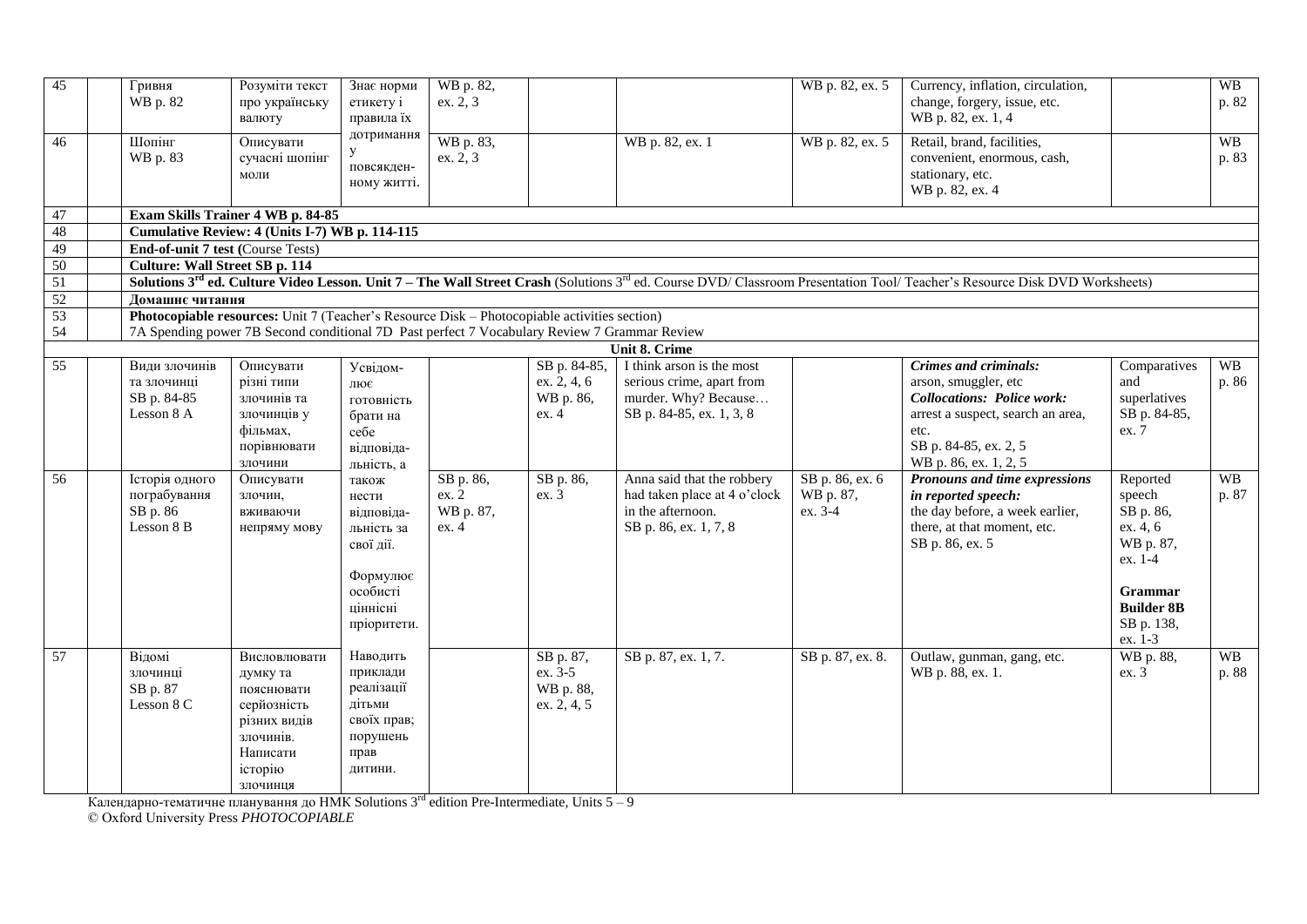| 58 | Детективна<br>історія<br>SB p. 88<br>Lesson 8 D             | Передати<br>пряму мову<br>непрямою                                                                                                                                   | Уміє<br>упевнено<br>спілкувати-<br>ся з<br>однолітка-<br>ми і<br>дорослими,<br>у разі<br>необхідно-                   | SB p. 88,<br>ex. 1<br>WB p. 89,<br>ex. 2       |                                                               | Adam said he'd never been<br>to Italy.<br>SB p. 88, ex. 8                                                                                                                                                                                                                                                                                                       | SB p. 88, ex. 7<br>WB p. 89,<br>ex. 4, 5 | Bungling burglar, etc.<br>Time phrases for reported speech                                                                                                                                                                                                                          | Reported<br>speech: tell<br>and say<br>SB p. 88,<br>ex. 2-6<br>WB p. 89,<br>ex. 1-4<br>Grammar<br><b>Builder 8 D</b><br>SB p. 128,<br>ex. 4-6 | WB<br>p. 89        |
|----|-------------------------------------------------------------|----------------------------------------------------------------------------------------------------------------------------------------------------------------------|-----------------------------------------------------------------------------------------------------------------------|------------------------------------------------|---------------------------------------------------------------|-----------------------------------------------------------------------------------------------------------------------------------------------------------------------------------------------------------------------------------------------------------------------------------------------------------------------------------------------------------------|------------------------------------------|-------------------------------------------------------------------------------------------------------------------------------------------------------------------------------------------------------------------------------------------------------------------------------------|-----------------------------------------------------------------------------------------------------------------------------------------------|--------------------|
| 59 | Таємниче<br>пограбування<br>банку<br>SB p. 89<br>Lesson 8 E | Поділитися<br>власним<br>досвідом,<br>використовую-<br>ЧИ<br>прикметники з<br>різними<br>суфіксами                                                                   | cri<br>звертатися<br>до них за<br>допомогою.<br>Уміє<br>протидіяти<br>агресії і                                       | SB p. 89,<br>ex. 2<br>WB p. 90,<br>ex.4        |                                                               | Who is the friendliest<br>person you know?<br>SB p. 89, ex. 6                                                                                                                                                                                                                                                                                                   |                                          | Affordable, cowardly, furious,<br>painful, painless, peaceful,<br>selfish, reliable, foolish, weekly,<br>careless, hopeful, etc.<br>SB p. 89, ex. 3-5<br>WB p. 90, ex. 1, 3, 5<br>Dictionary Work                                                                                   | Degrees of<br>comparison<br>Present<br>Perfect<br>SB p. 89,<br>ex. 6                                                                          | <b>WB</b><br>p. 90 |
| 60 | Загадкові<br>вбивства<br>SB p. 90<br>Lesson 8 F             | Обговорювати<br>відомі історії<br>вбивств, які не<br>були розгадані,<br>висловлювати<br>передбачення<br>щодо змісту<br>тексту,<br>висловлювати<br>власні<br>судження | насиллю у<br>своєму<br>середовищі<br>Висловлює<br>власну<br>думку,<br>слухає і чує<br>інших,<br>оцінює,<br>аргументує | SB p. 90-91,<br>ex. 2<br>WB p. 91,<br>ex. 2, 3 |                                                               | Maybe , perhaps<br>It's possible that<br>SB p. 90, ex. 1, 8                                                                                                                                                                                                                                                                                                     | SB p. 90,<br>ex. 5, 6<br>WB p. 91, ex. 1 | Everyday items: comb, matches,<br>brush, knife, wallet, scissors, etc.<br>Compound nouns: a train ticket,<br>a chewing gum, a murder<br>investigation, fingerprints, dental<br>records, an open-top car, etc.<br>DNA, fibre analysis, etc.<br>SB p. 90, ex. 5, 6<br>WB p. 91, ex. 1 |                                                                                                                                               | <b>WB</b><br>p. 91 |
| 61 | Опис злочинця<br>SB p. 92<br>Lesson 8 G                     | Описати<br>злочин на<br>фотографії,<br>висловити<br>свою особисту<br>думку щодо<br>побаченого                                                                        | та змінює<br>думку на<br>основі<br>доказів.                                                                           |                                                | SB p. 92,<br>ex. 2, 4, 5,<br>7, 8<br>WB p. 92,<br>ex. 2, 3, 5 | <b>Key phrases:</b><br><b>Expressing an opinion:</b> It<br>seems to me that . To be<br>honest, , As I see it,<br>Giving a tentative opinion:<br>I agree to some extent. I<br>suppose it's true to say<br>I'm not sure, really.<br>Making an additional<br>point:<br>Moreover,  . What is<br>more,  Furthermore,<br>SB p. 92, ex. 1, 3, 9, 10<br>WB p. 92, ex. 7 | WB p. 92,<br>ex. 4, 6                    | Looters, muggers, car window,<br>balaclava, steering wheel, strap,<br>subway, hoodie, etc.<br>Verbs: grab, hold on, lean, pull,<br>run away, smash, etc.<br>SB p. 92, ex. 3, 8<br><b>Vocabulary Builder 8G</b><br>Describing people<br>SB p. 121 ex. 1, 2                           | Modal verbs<br>for<br>deductions:<br>must and can<br>SB p. 92,<br>ex. 1<br>WB p. 92,<br>ex. 1                                                 | <b>WB</b><br>p. 92 |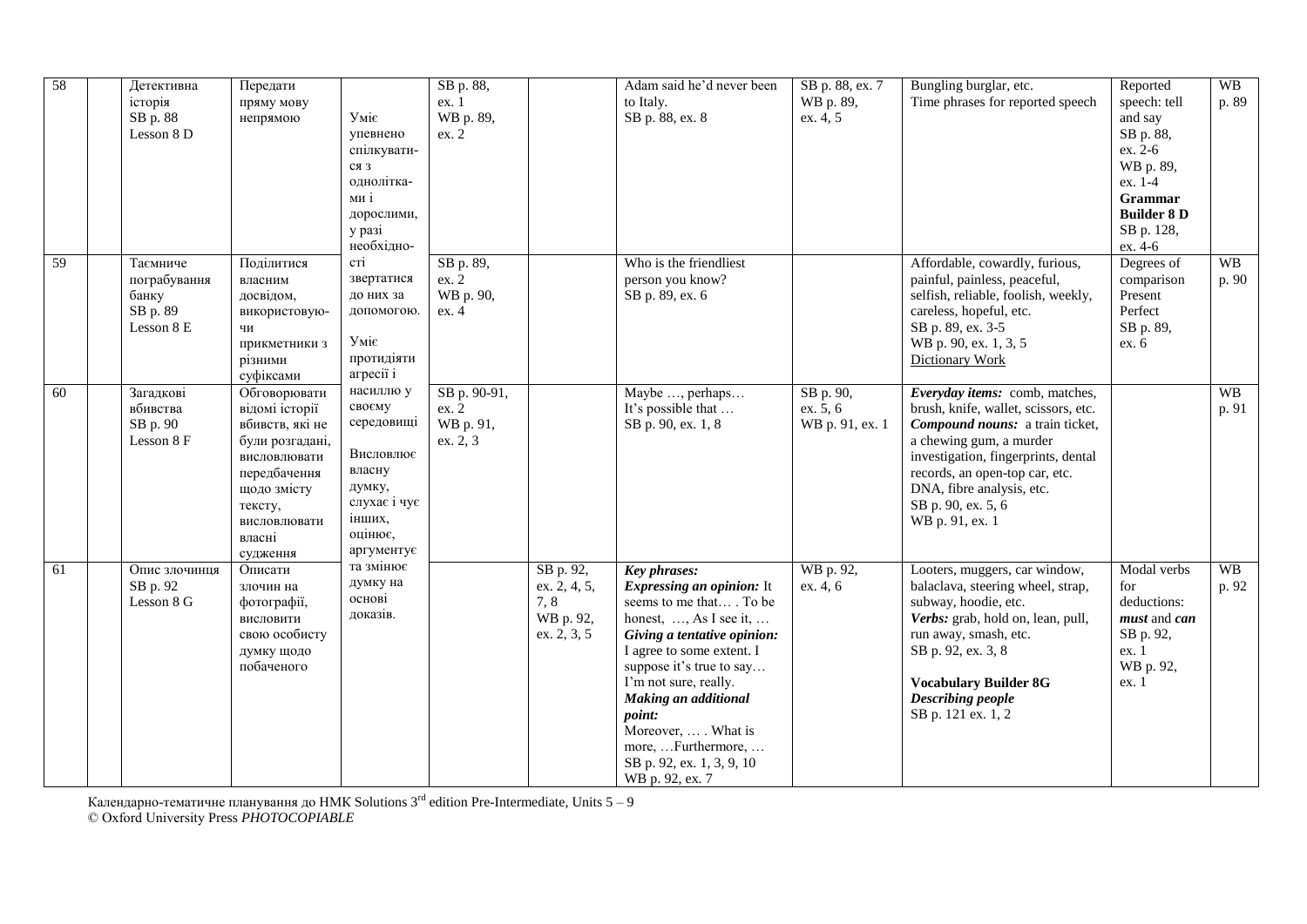| 62     | Електронний<br>лист<br>SB p. 93<br>Lesson 3 H | Написати<br>листа другові<br>про подорож та<br>злочин.<br>свідком якого<br>став             |                                                                                   | SB p. 93,<br>ex. 2<br>WB p. 93,<br>ex.4 |                                                | SB p. 93, ex. 1                                                                                                                            | SB p. 93,<br>ex. 7, 8<br>WB p. 93,<br>ex. 3, 4 | <b>Key phrases:</b><br>Sequencing phrases: just then, a<br>few moments later, after a while,<br>before long, immediately after,<br>short afterwards, soon after, etc.<br>SB p. 93, ex. 3-6<br>WB p. 93, ex. 1<br><b>Vocabulary Builder 8H</b>                                                         |                     | <b>WB</b><br>p. 93 |
|--------|-----------------------------------------------|---------------------------------------------------------------------------------------------|-----------------------------------------------------------------------------------|-----------------------------------------|------------------------------------------------|--------------------------------------------------------------------------------------------------------------------------------------------|------------------------------------------------|-------------------------------------------------------------------------------------------------------------------------------------------------------------------------------------------------------------------------------------------------------------------------------------------------------|---------------------|--------------------|
| 63     | Письменники-                                  | Здійснювати                                                                                 |                                                                                   | WB p. 94,                               |                                                |                                                                                                                                            | WB p. 94, ex. 5                                | <b>Prepositions + noun phrases</b><br>SB p. 121 ex. 3, 4<br>A magnifying glass, a fan, critic,                                                                                                                                                                                                        |                     | <b>WB</b>          |
|        | автори<br>летективів<br>WB p. 94              | пошук<br>інформації в<br>інтернеті,<br>писати<br>біографічний<br>текст                      |                                                                                   | ex. 2, 5                                |                                                |                                                                                                                                            |                                                | solve, evil, fictional, ordinary, etc.<br>WB p. 94, ex. 1, 3                                                                                                                                                                                                                                          |                     | p. 94              |
| 64     | Юридичні<br>професії<br>WB p. 95              | Розуміти текст<br>про юридичні<br>професії,<br>писати текст з<br>обгрунтуван-<br>ням вибору |                                                                                   | WB p. 95,<br>ex. 1                      | WB p. 95,<br>ex. 2, 4                          |                                                                                                                                            | WB p. 95, ex. 5                                | Commit a crime, arrest, clues,<br>solve a crime, samples, mounted<br>police, court, guilty, crime<br>investigator, prison warden,<br>customs officer, park ranger, etc.<br>WB p. 95, ex. 3                                                                                                            |                     | <b>WB</b><br>p. 95 |
| 65     |                                               | Cumulative Review: 2 (Units I-3) WB p. 110-111                                              |                                                                                   |                                         |                                                |                                                                                                                                            |                                                |                                                                                                                                                                                                                                                                                                       |                     |                    |
| 66     |                                               | Exam Skills Trainer 4 IB p. 94-95                                                           |                                                                                   |                                         |                                                |                                                                                                                                            |                                                |                                                                                                                                                                                                                                                                                                       |                     |                    |
| 67     | End-of-unit 8 test (Course Tests)             |                                                                                             |                                                                                   |                                         |                                                |                                                                                                                                            |                                                |                                                                                                                                                                                                                                                                                                       |                     |                    |
| 68     |                                               | <b>Culture: Sherlock Holmes SB p. 115</b>                                                   |                                                                                   |                                         |                                                |                                                                                                                                            |                                                |                                                                                                                                                                                                                                                                                                       |                     |                    |
| 69     |                                               |                                                                                             |                                                                                   |                                         |                                                |                                                                                                                                            |                                                | Solutions 3 <sup>rd</sup> ed. Culture Video Lesson. Unit 8 – Crime writers (Solutions 3 <sup>rd</sup> ed. Course DVD/ Classroom Presentation Tool/ Teacher's Resource Disk DVD Worksheets)                                                                                                            |                     |                    |
| 70     |                                               |                                                                                             |                                                                                   |                                         |                                                | Photocopiable resources: Unit 8 Vocabulary Review, Grammar Review (Teacher's Resource Disk - Photocopiable activities section)             |                                                |                                                                                                                                                                                                                                                                                                       |                     |                    |
| $71\,$ |                                               | 8A Crimes and criminals 8B Reported speech (1) 8D Reported speech (2)                       |                                                                                   |                                         |                                                |                                                                                                                                            |                                                |                                                                                                                                                                                                                                                                                                       |                     |                    |
| 72     | Ломашнє читання                               |                                                                                             |                                                                                   |                                         |                                                |                                                                                                                                            |                                                |                                                                                                                                                                                                                                                                                                       |                     |                    |
| 73     |                                               | 21 <sup>st</sup> Century Skills Project 1 Writing a milestone story                         |                                                                                   |                                         |                                                |                                                                                                                                            |                                                |                                                                                                                                                                                                                                                                                                       |                     |                    |
|        |                                               |                                                                                             |                                                                                   |                                         |                                                | <b>Unit 9. Science</b>                                                                                                                     |                                                |                                                                                                                                                                                                                                                                                                       |                     |                    |
| 74     | Галжети<br>SB p. 96-97<br>Lesson 9 A          | Описувати<br>прилади та<br>розповідати<br>про їх<br>використання                            | Обговорює<br>позитивні<br>та<br>негативні<br>наслідки<br>від певних<br>винаходів. | SB p. 96,<br>$ex.\overline{3}$          | SB p. 96-97,<br>ex. 6, 7<br>WB p. 96,<br>ex. 5 | The windows are made of<br>aluminium and glass.<br>This book<br>It's battery powered, I<br>think. It's made of<br>SB p. 96-97, ex. 1, 4, 8 |                                                | Gadget, pedometer, stash, etc.<br>Materials:<br>cardboard, ceramic, concrete,<br>copper, nylon, steel, etc.<br>Describing technology: straight,<br>curved, base, battery powered,<br>mains powered, spherical,<br>circular, handle, cordless, lid, etc.<br>SB p. 96-97, ex. 2, 5<br>WB p. 96, ex. 1-4 | Zero<br>conditional | <b>WB</b><br>p. 96 |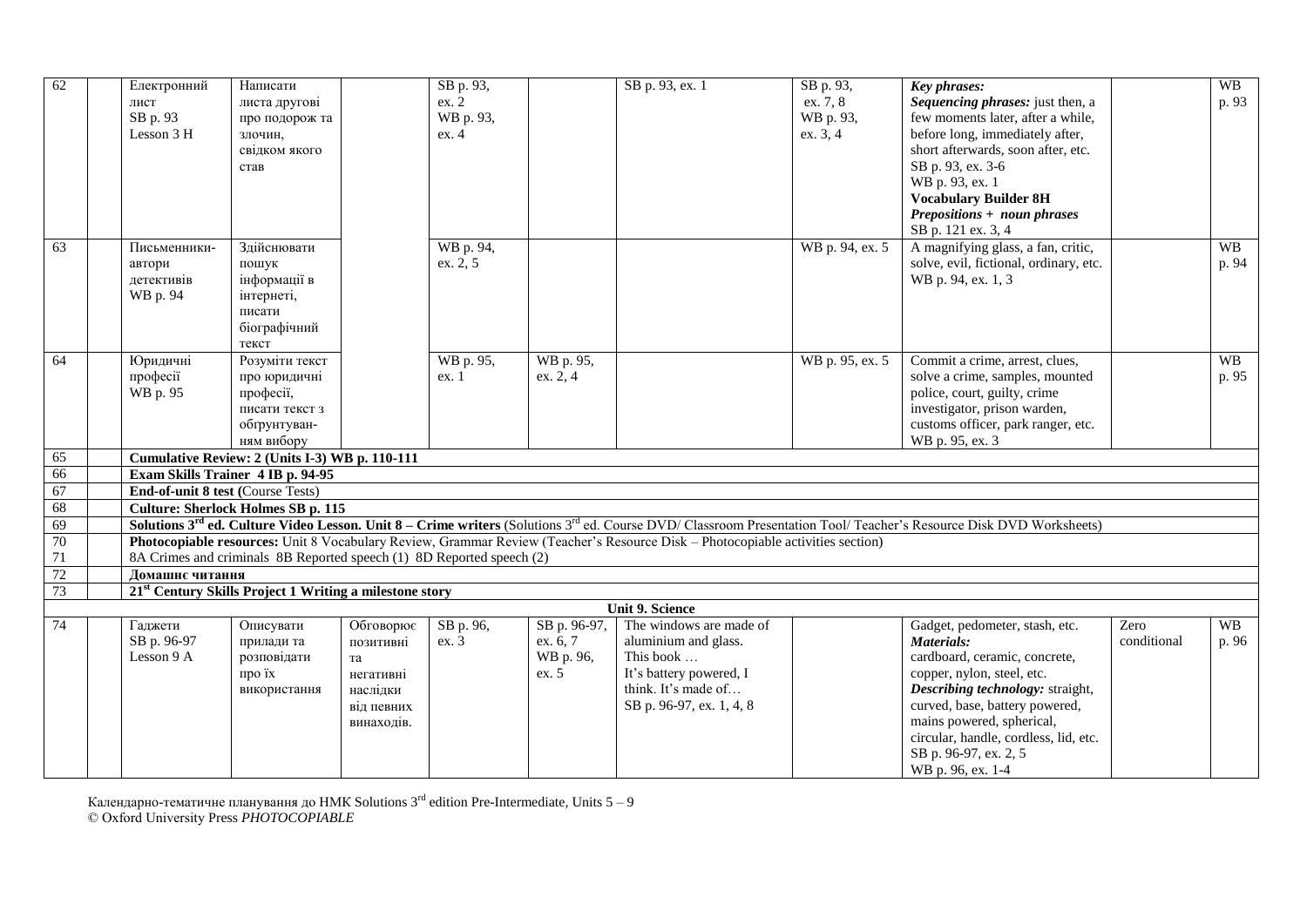| $\overline{75}$ | Мобільні    | Обговорювати   | Усвідом-    | SB p. 98,  | SB p. 98,   | Why was Ashlyn Blocker          |                  |                                     | Adverbs with      | WB        |
|-----------------|-------------|----------------|-------------|------------|-------------|---------------------------------|------------------|-------------------------------------|-------------------|-----------|
|                 | телефони    | тексти про     | лює роль    | ex. 2      | ex. 6, 7    | watched more carefully          |                  |                                     | the passive.      | p. 97     |
|                 | SB p. 98    | технології,    | наукових    |            | WB p. 97,   | than all the other children at  |                  |                                     | The passive       |           |
|                 | Lesson 9 B  | вживаючи       | ідей в      |            | ex. 5       | her school? Because             |                  |                                     | (present          |           |
|                 |             | пасивний стан. | сучасних    |            |             | SB p. 98, ex. 1, 7              |                  |                                     | simple and        |           |
|                 |             | Задавати та    | інформаці-  |            |             |                                 |                  |                                     | past simple)      |           |
|                 |             | відповідати на | йних        |            |             |                                 |                  |                                     | SB p. 98,         |           |
|                 |             | запитання про  | технологіях |            |             |                                 |                  |                                     | ex. 3-6           |           |
|                 |             | техніку        |             |            |             |                                 |                  |                                     | WB p. 97,         |           |
|                 |             |                | Усвідом-    |            |             |                                 |                  |                                     | ex. 1-4           |           |
|                 |             |                | лює         |            |             |                                 |                  |                                     | Grammar           |           |
|                 |             |                | необхід-    |            |             |                                 |                  |                                     | <b>Builder 9B</b> |           |
|                 |             |                | ність       |            |             |                                 |                  |                                     | SB p. 140,        |           |
|                 |             |                | викорис-    |            |             |                                 |                  |                                     | ex. 1-4           |           |
| 76              | Намір мовця | Визначати      | тання       |            | SB p. 99,   | <b>Key phrases: Persuading:</b> | SB p. 99, ex. 6. | Intentions: apologise, challenge,   | SB p. 99,         | <b>WB</b> |
|                 | SB p. 99    | мету мовця,    | енергозбері |            | ex. 3, 4, 5 | Why don't you? I think          |                  | comfort, encourage, enquire,        | ex. 1, 7          | p. 98     |
|                 | Lesson 9 C  | говорити       | гаючих      |            | WB p. 98,   | you'll enjoy                    |                  | recommend, persuade, warn,          |                   |           |
|                 |             | промову        | технологій. |            | ex. 3, 4    | <b>Expressing gratitude:</b>    |                  | welcome, etc.                       |                   |           |
|                 |             |                |             |            | run on      | It was so kind of you to I      |                  | Collocations: browse the            |                   |           |
|                 |             |                | Зозуміє, як |            | biofuel,    | hope to see you again soon.     |                  | internet, come up with an idea,     |                   |           |
|                 |             |                | ефективно   |            |             | Discussing plans:               |                  | get a good deal, lose weight,       |                   |           |
|                 |             |                | та          |            |             | I'm going to  . I'll be         |                  | prescribe drugs, run on biofuel,    |                   |           |
|                 |             |                | раціональ-  |            |             | there for                       |                  |                                     |                   |           |
|                 |             |                | HO          |            |             | SB p. 99, ex. 1, 7              |                  | etc.                                |                   |           |
|                 |             |                | використо-  |            |             |                                 |                  |                                     |                   |           |
|                 |             |                | вувати      |            |             |                                 |                  | SB p. 99, ex. 2, 5                  |                   |           |
|                 |             |                | природні    |            |             |                                 |                  | WB p. 98, ex. 1, 2                  |                   |           |
| $\overline{77}$ | Технології  | Залавати та    | ресурси.    | SB p. 100, |             | Have you ever been              | SB p. 100, ex. 8 |                                     | The passive       | <b>WB</b> |
|                 | майбутнього | відповідати на |             | ex. 2      |             | photographed at school?         |                  |                                     | (present)         | p. 99     |
|                 | SB p. 100   | запитання,     | Визначає    |            |             | Yes, I have. We had a class     |                  |                                     | perfect and       |           |
|                 | Lesson 9 D  | робити         | якість      |            |             | photograph last year.           |                  |                                     | future)           |           |
|                 |             | передбачення   | товарів та  |            |             | SB p. 100, ex. 1, 6, 9          |                  |                                     | SB p. 100,        |           |
|                 |             | та             | послуг.     |            |             | WB p. 99, ex. 2                 |                  |                                     | ex. 3, 4, 5, 7,   |           |
|                 |             | обговорювати   |             |            |             |                                 |                  |                                     | 8                 |           |
|                 |             | речі, які вже  | Уміє        |            |             |                                 |                  |                                     | WB p. 99,         |           |
|                 |             | сталися        | писати лист |            |             |                                 |                  |                                     | ex. 1-5           |           |
|                 |             |                | скаргу на   |            |             |                                 |                  |                                     | <b>Grammar</b>    |           |
|                 |             |                | недобро-    |            |             |                                 |                  |                                     | <b>Builder 9D</b> |           |
|                 |             |                | якісний     |            |             |                                 |                  |                                     | SB p. 140,        |           |
|                 |             |                |             |            |             |                                 |                  |                                     | ex. 5-7           |           |
| 78              | Проект Марс | Обмінюватися   | товар.      | SB p. 101, |             | What kind of things do you      |                  | Verbs which take a preposition:     |                   | <b>WB</b> |
|                 | Один        | думками щодо   |             | ex. 2      |             | worry about? I worry about      |                  | search for, prepare for, learn      |                   | p.        |
|                 | SB p. 101   | подій          |             | WB p. 100, |             | school work and exams.          |                  | about, consist of, adjust to, argue |                   | 100       |
|                 | Lesson 9 E  | майбутнього.   |             | ex. 1      |             | SB p. 101, ex. 1, 6, 9          |                  | with, apologise for, complain       |                   |           |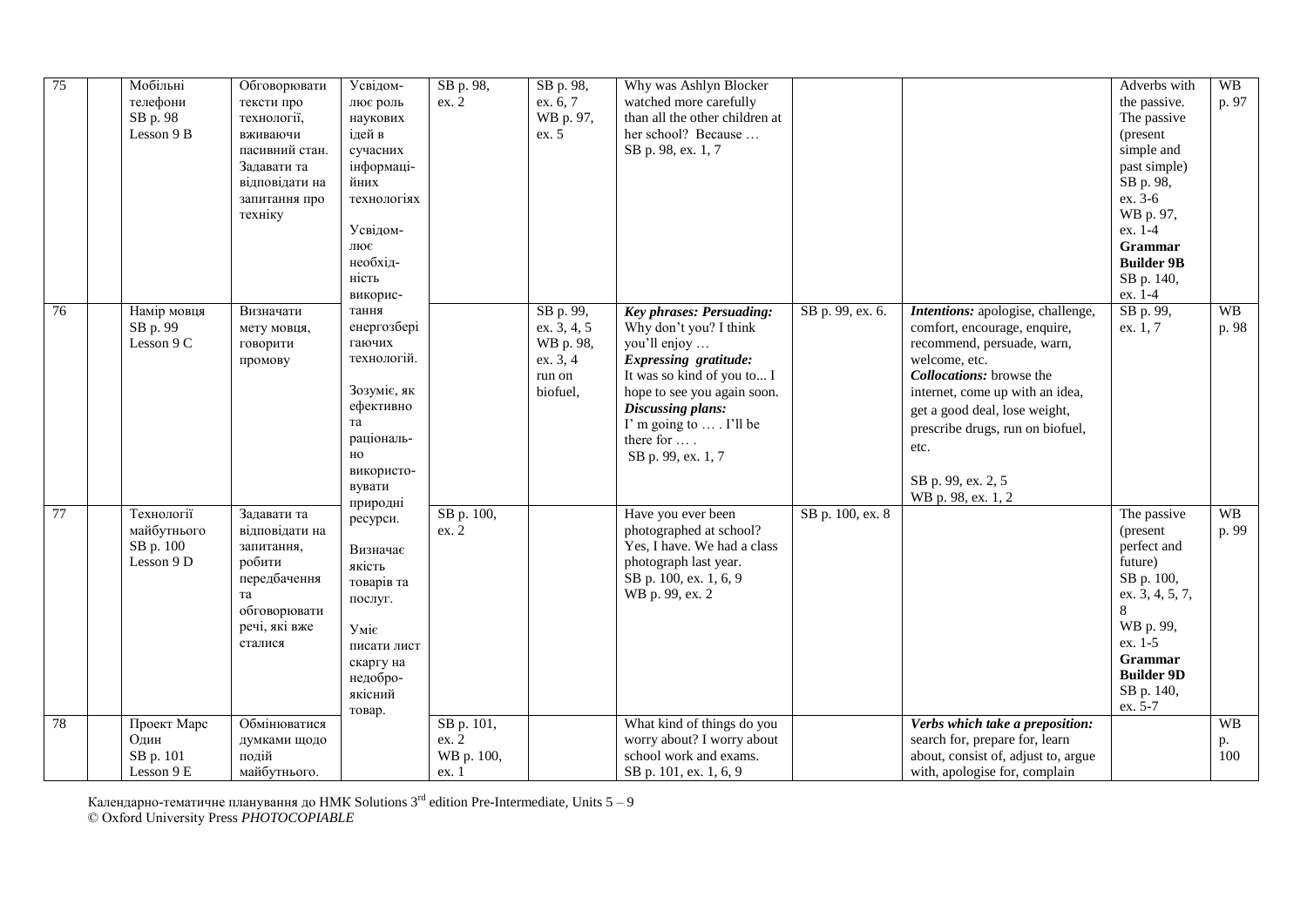| 79 | Забуті<br>винаходи<br>SB p. 102-103<br>Lesson 9 F | Висловлювати<br>власну думку<br>Ранжувати та<br>обгрунтовува-<br>ти власну<br>думку щодо<br>найважливі-<br>ших винаходів<br>в історії | Вміє<br>орієнтува-<br>тися в<br>широкому<br>колі послуг<br>і товарів на<br>основі<br>чітких<br>критеріїв,<br>робити<br>споживчий                        | SB p. 102-<br>103,<br>ex. 2, 5, 7<br>WB p. 101,<br>ex. 2, 3 |                                                        | If the wheel didn't exist, we<br>couldn't travel by car or by<br>bus.<br>SB p. 102, ex. 1, 3, 10                                                                                                                                                                                   |                                                  | about, cope with, dream of, laugh<br>at, help with, worry about, etc.<br>SB p. 101, ex. 3, 4, 5, 7, 8<br>WB p. 100, ex. 1-4<br>Noun endings: invention,<br>recording, deafness, baldness,<br>movement, arrangement,<br>discovery, reconstructions, etc.<br>SB p. 102, ex. 8, 9<br>WB p. 101, ex. 1                                                                   |                                            | <b>WB</b><br>p.<br>101 |
|----|---------------------------------------------------|---------------------------------------------------------------------------------------------------------------------------------------|---------------------------------------------------------------------------------------------------------------------------------------------------------|-------------------------------------------------------------|--------------------------------------------------------|------------------------------------------------------------------------------------------------------------------------------------------------------------------------------------------------------------------------------------------------------------------------------------|--------------------------------------------------|----------------------------------------------------------------------------------------------------------------------------------------------------------------------------------------------------------------------------------------------------------------------------------------------------------------------------------------------------------------------|--------------------------------------------|------------------------|
| 80 | Скарги<br>SB p. 104<br>Lesson 9 G                 | Скаржитися<br>про<br>пошкоджені<br>речі в магазині                                                                                    | вибір,<br>спираю-<br>чись на<br>різні дані.<br>Усвідом-<br>лює<br>важливість<br>приймати<br>раціональні<br>фінансові<br>рішення.<br>Вміє<br>аналізувати |                                                             | SB p. 104,<br>ex. 2, 4, 6, 8<br>WB p. 102,<br>ex. 3, 4 | <b>Key phrases:</b><br>Making and dealing with<br>complaints:<br>There's a problem with<br>Can you fix it? Have you<br>got the receipt? Would you<br>like a refund? I can give<br>you a credit note. There's<br>nothing I can do. etc.<br>SB p. 104, ex. 1, 10<br>WB p. 102, ex. 6 | WB p. 102,<br>ex. 5                              | Gadgets:<br>e-book reader, tablet, digital<br>camera / radio, games console,<br>headphones, etc.<br>Parts of gadgets:<br>case, dial, charger, on/ off button,<br>power lead, remote control,<br>screen, strap, USB port, volume<br>control, etc.<br>SB p. 104, ex. 3, 5, 7<br>WB p. 102, ex. 1, 2<br><b>Vocabulary Builder 9G</b><br>Gadget s<br>SB p. 121, ex. 1, 2 | SB p. 104,<br>ex. 1<br>WB p. 102,<br>ex. 2 | <b>WB</b><br>p.<br>102 |
| 81 | Офіційний<br>лист<br>SB p. 105<br>Lesson 9 H      | Написати<br>офіційний лист<br>про переваги<br>та недоліки<br>дешевих<br>подорожей<br>автобусом для<br>молоді                          | та<br>прогнозу-<br>вати події,<br>аргументув<br>ати та<br>вілстоюва-<br>ти свою<br>позицію та<br>ухвалювати<br>аргументо-                               | SB p. 105,<br>ex. 2<br>WB p. 103,<br>ex. 1                  |                                                        | Key phrases: Summing up:<br>On balance, , I think,<br>Overall,  In my opinion,<br>, In conclusion, , For<br>these reasons, I strongly<br>believe that , etc.<br>SB p. 105, ex. 1.                                                                                                  | SB p. 105,<br>ex. 6, 7<br>WB p. 103,<br>ex. 4, 5 | Conjunctions:<br>because, instead of, except if, for<br>that reason, etc.<br>SB p. 105, ex. 3-5<br>WB p. 103, ex. 2-3<br><b>Vocabulary Builder 9H</b><br><b>Conjunctions</b><br>SB p. 121 ex. 3                                                                                                                                                                      |                                            | <b>WB</b><br>p.<br>103 |
| 82 | Українські<br>винаходи<br>WB p. 104               | Розуміти текст<br>та написати<br>статтю про<br>українських<br>винахідників<br>та їх винаходи                                          | вані<br>рішення.                                                                                                                                        | WB p. 104,<br>ex. 2, 3.                                     |                                                        | WB p. 104, ex. 1                                                                                                                                                                                                                                                                   | WB p. 104,<br>ex. 5                              | Braces, limbs, impairments,<br>transmit, stitch, reduce, etc.<br>WB p. 104, ex. 4                                                                                                                                                                                                                                                                                    |                                            | <b>WB</b><br>p.<br>104 |